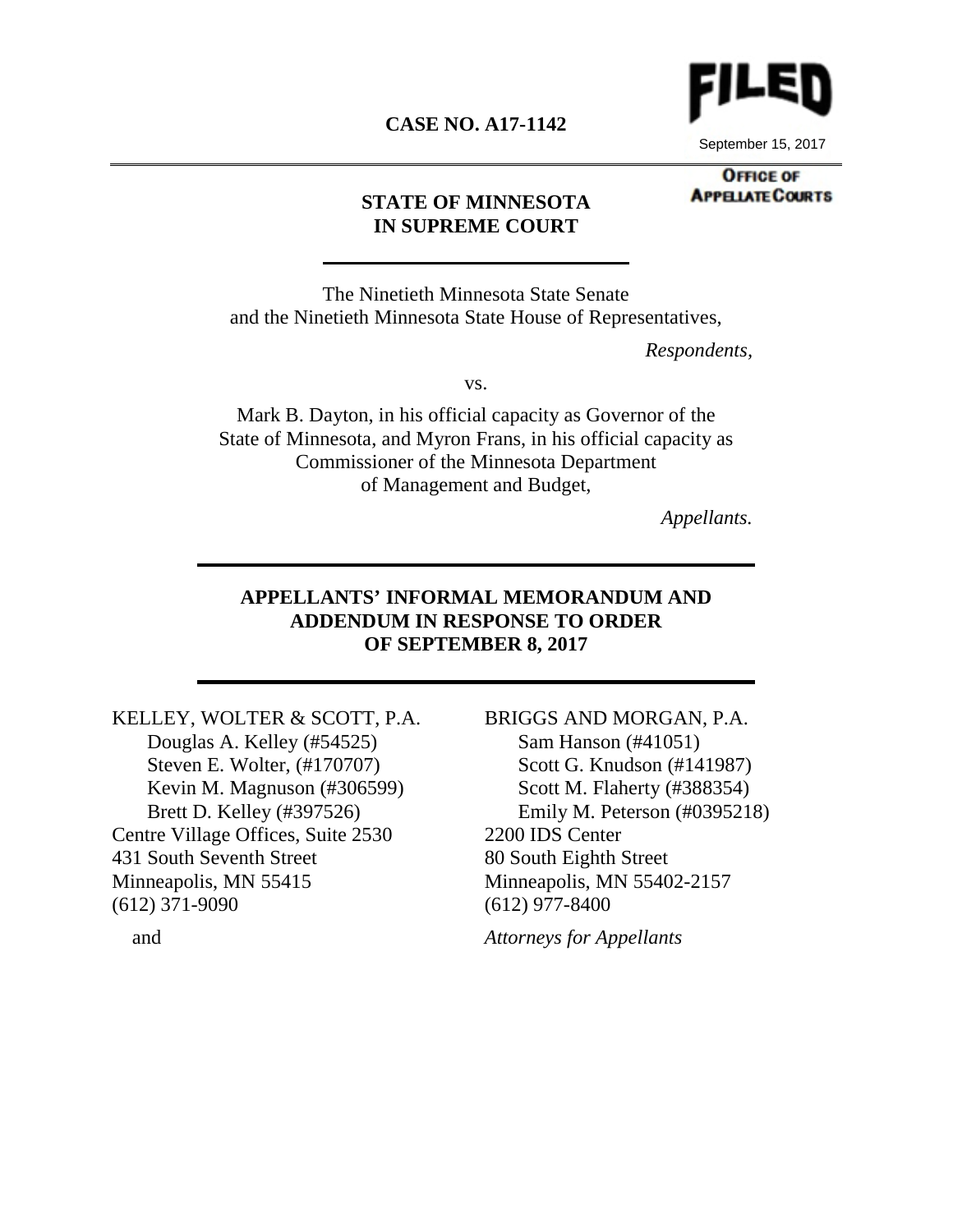MASLON LLP David F. Herr (#44441) 3300 Wells Fargo Center 90 South Seventh Street Minneapolis, MN 55401 (612) 672-8200

*Attorneys for Respondents* 

MOHRMAN, KAARDAL & ERICKSON, P.A.

Erick G. Kaardal (#229647) 150 South Fifth Street, Suite 3100 Minneapolis, MN 55402 (612) 341-1074

*Attorneys for Association for Government Accountability (AGA)* 

ROSS & ORENSTEIN, LLC Harry N. Niska (#0391325) 222 South Ninth Street, Suite 470 Minneapolis, MN 55402 (612) 436-9804

and

CENTER OF THE AMERICAN EXPERIMENT Kimberly Reynolds Crockett (#0388309) 8421 Wayzata Boulevard, Suite 110 Golden Valley, MN 55426

*Counsel for Amicus Curiae Center of the American Experiment*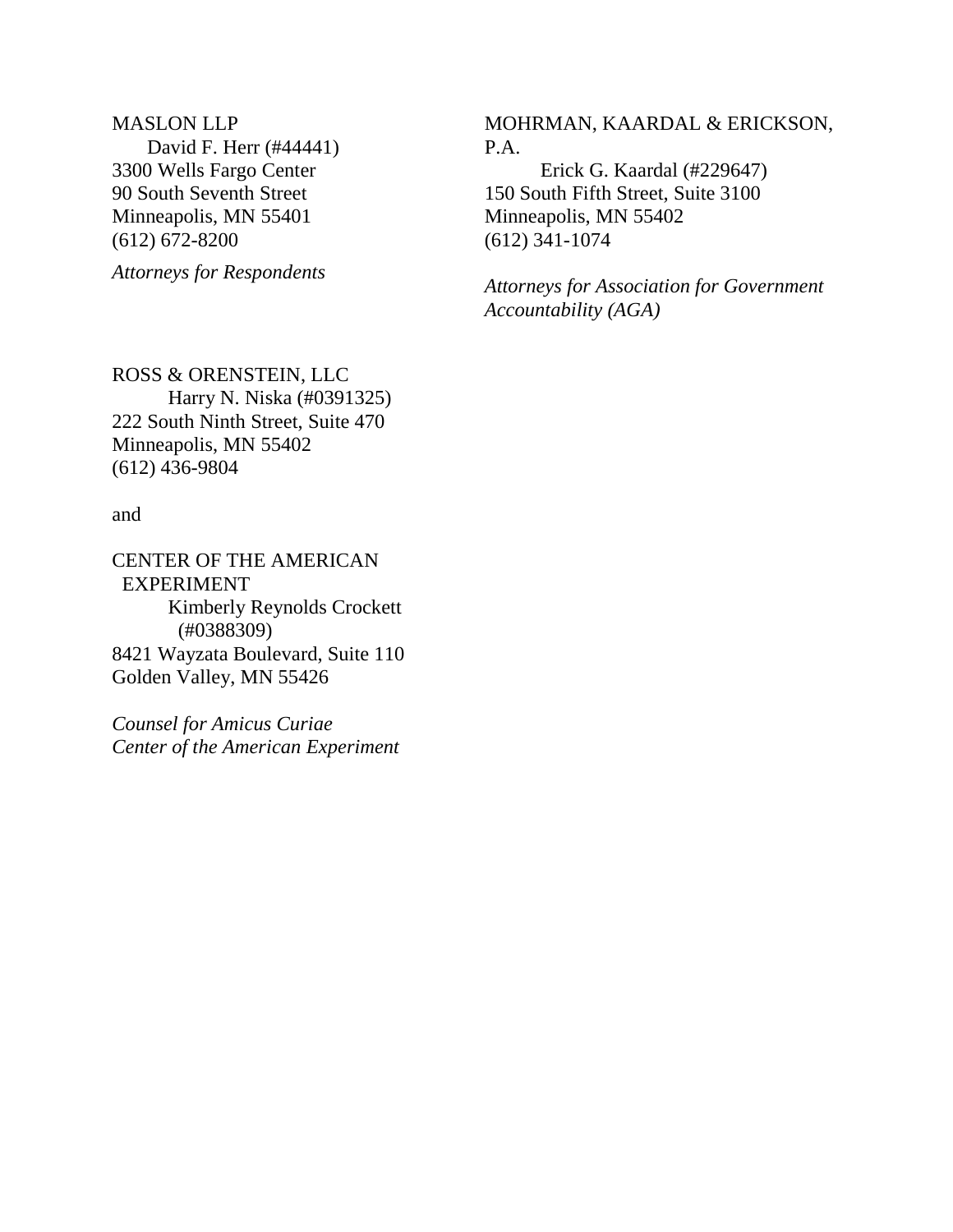# **TABLE OF CONTENTS**

| $\mathbf{I}$ . | JUDICIAL REMEDIES EXIST TO VINDICATE THE PEOPLE'S RIGHT |                  |                                                                                                                      |  |  |  |
|----------------|---------------------------------------------------------|------------------|----------------------------------------------------------------------------------------------------------------------|--|--|--|
|                | A.                                                      |                  | In the Absence of an Appropriation, Judicially Ordered Critical,                                                     |  |  |  |
|                |                                                         | 1.               | The Court may order funding where necessary to enforce the                                                           |  |  |  |
|                |                                                         | 2.               | The Judicial branch has relied on the core funding mechanism<br>to ensure continued operations despite an absence of |  |  |  |
|                |                                                         | 3.               |                                                                                                                      |  |  |  |
|                |                                                         | $\overline{4}$ . |                                                                                                                      |  |  |  |
|                | <b>B.</b>                                               |                  | The Constitution Permits the Stipulated-to Judicial Funding of the                                                   |  |  |  |
|                |                                                         | 1.               | The Court need not rule now on the propriety of interim                                                              |  |  |  |
|                |                                                         | 2.               | The Temporary Injunction does not violate separation of                                                              |  |  |  |
| II.            |                                                         |                  |                                                                                                                      |  |  |  |
| Ш.             | OBJECTIONS TO AGA'S MOTION TO INTERVENE: THIS COURT     |                  |                                                                                                                      |  |  |  |
|                | A.                                                      |                  |                                                                                                                      |  |  |  |
|                |                                                         | 1.               |                                                                                                                      |  |  |  |
|                |                                                         | 2.               | The AGA seeks the wrong relief from the wrong court  16                                                              |  |  |  |
|                |                                                         | 3.               |                                                                                                                      |  |  |  |
|                |                                                         | 4.               |                                                                                                                      |  |  |  |
|                |                                                         | 5.               |                                                                                                                      |  |  |  |
|                | <b>B.</b>                                               |                  | AGA's Argument on Subject Matter Jurisdiction Is Without Merit 18                                                    |  |  |  |
|                |                                                         |                  |                                                                                                                      |  |  |  |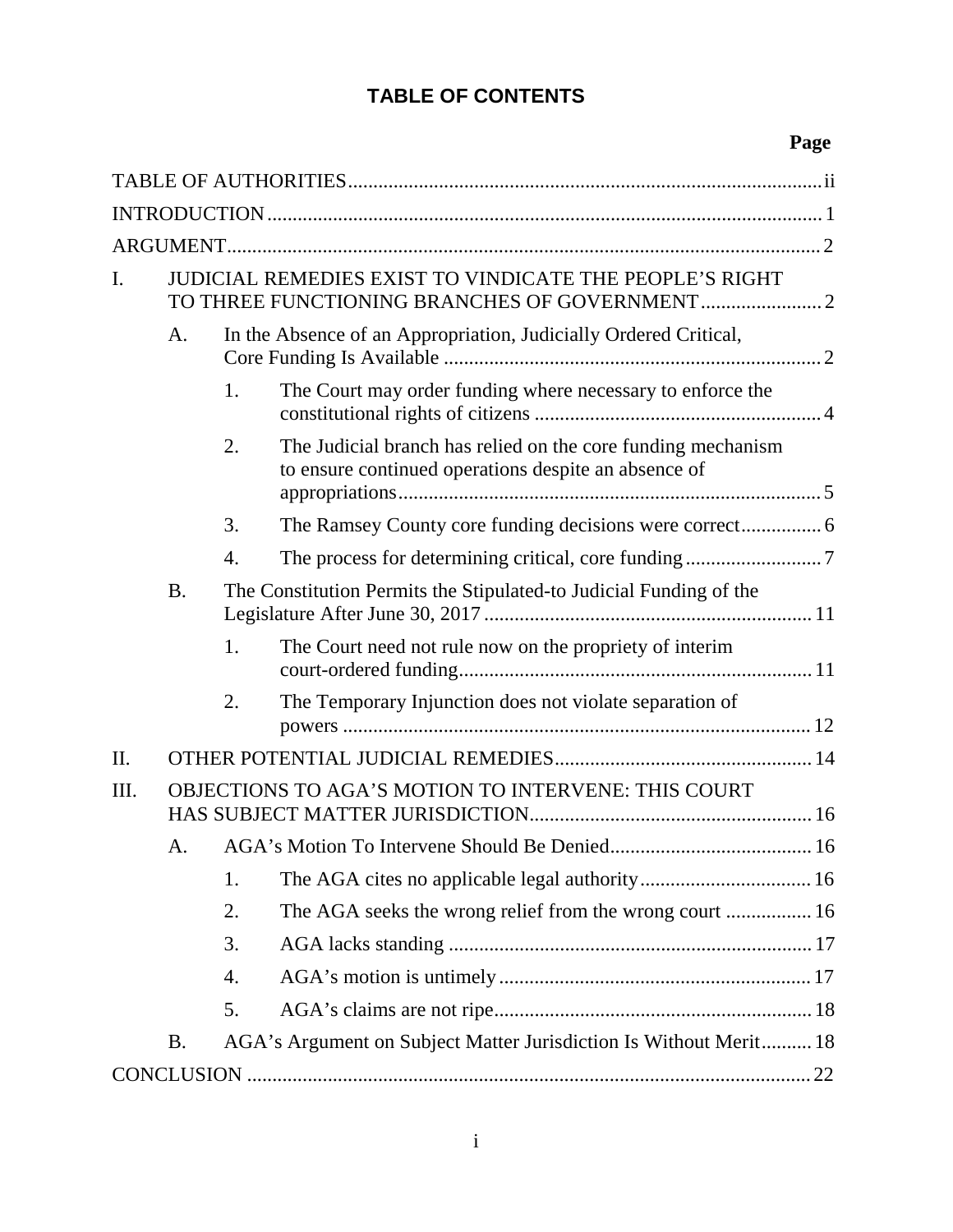# **TABLE OF AUTHORITIES**

# **Cases**

| Abbott v. Burke,                                                       |
|------------------------------------------------------------------------|
| Arbaugh v. Y&H Corp.,                                                  |
| Bowsher v. Synar,                                                      |
| State ex rel. Chase v. Babcock,                                        |
| In re Civil Commitment of Giem,                                        |
| Clerk of Court's Comp. for Lyon Cty. v. Lyon Cty. Comm'rs,             |
| Colo. Gen. Assembly v. Lamm,                                           |
| Engelrup v. Potter,                                                    |
| Harris v. Champion,                                                    |
| Holiday Acres No. 3 v. Midwest Fed. Sav. & Loan, Assn. of Minneapolis, |
| Hunter v. State,                                                       |
| Int'l Union, Security, Police & Fire Professionals of Am. v. Faye,     |
| Inter Faculty Org. v. Carlson,                                         |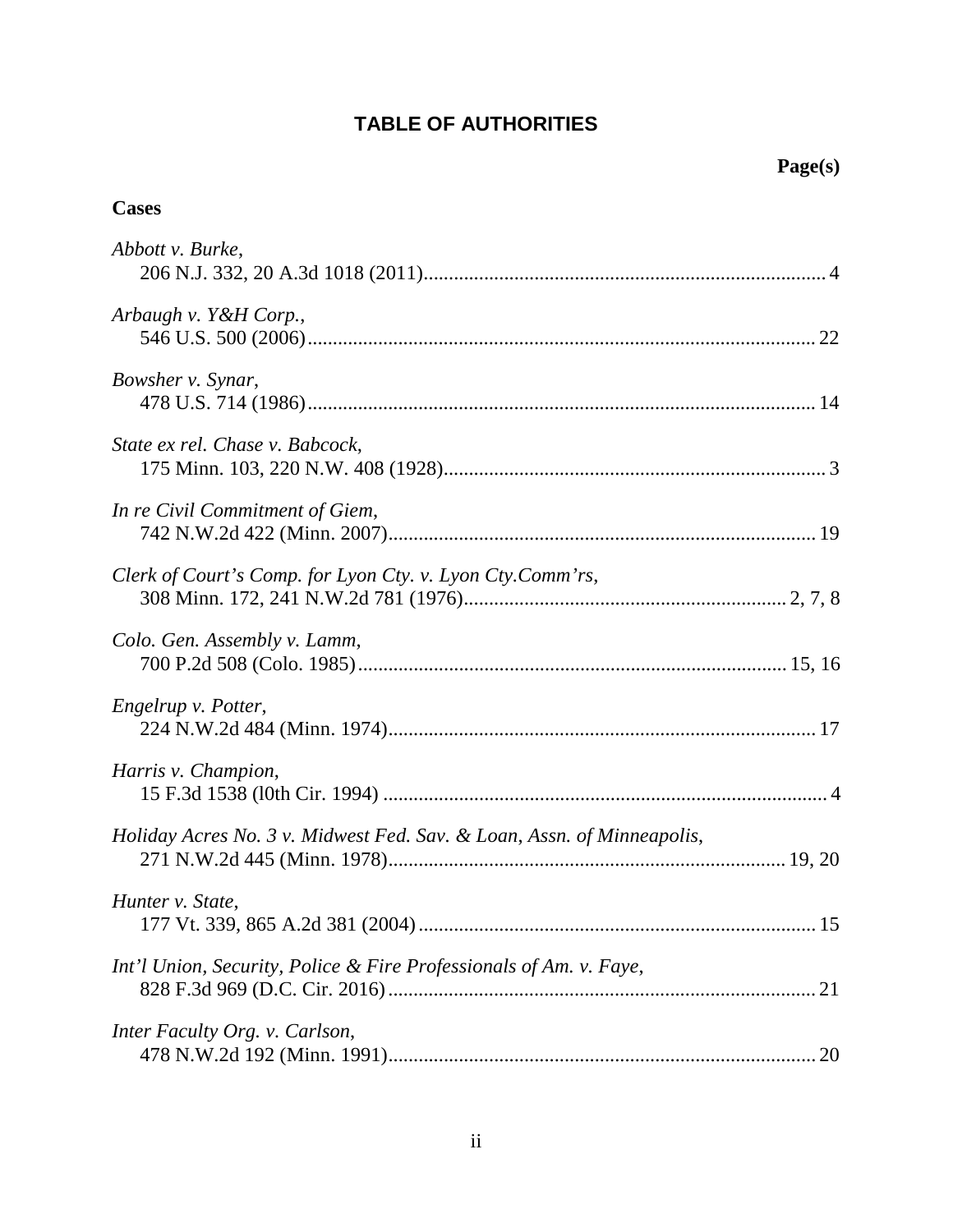| Johnson v. Carlson,                                                     |
|-------------------------------------------------------------------------|
| Lee v. Delmont,                                                         |
| Lexmark Int'l, Inc. v. Static Control Components, Inc.,                 |
| Liddell v. Missouri,                                                    |
| Limmer v. Swanson,                                                      |
| Marbury v. Madison,                                                     |
| State ex rel. Mathews v. Houndersheldt,                                 |
| State ex rel. Mattson v. Kiedrowski,                                    |
| In re McConaughy,                                                       |
| Minnesota Baptist Convention v. Pillsbury Acad.,                        |
| Mistretta v. United States,                                             |
| New England Div. of the Am. Cancer Soc'y v. Comm'r of Admin.,           |
| Opinion of the Justices to the Senate, 375 Mass. 827, 376 N.E.2d 1217   |
| Petition for Integration of Bar of Minn., 216 Minn. 195, 12 N.W.2d 515, |
| Rios v. Symington,                                                      |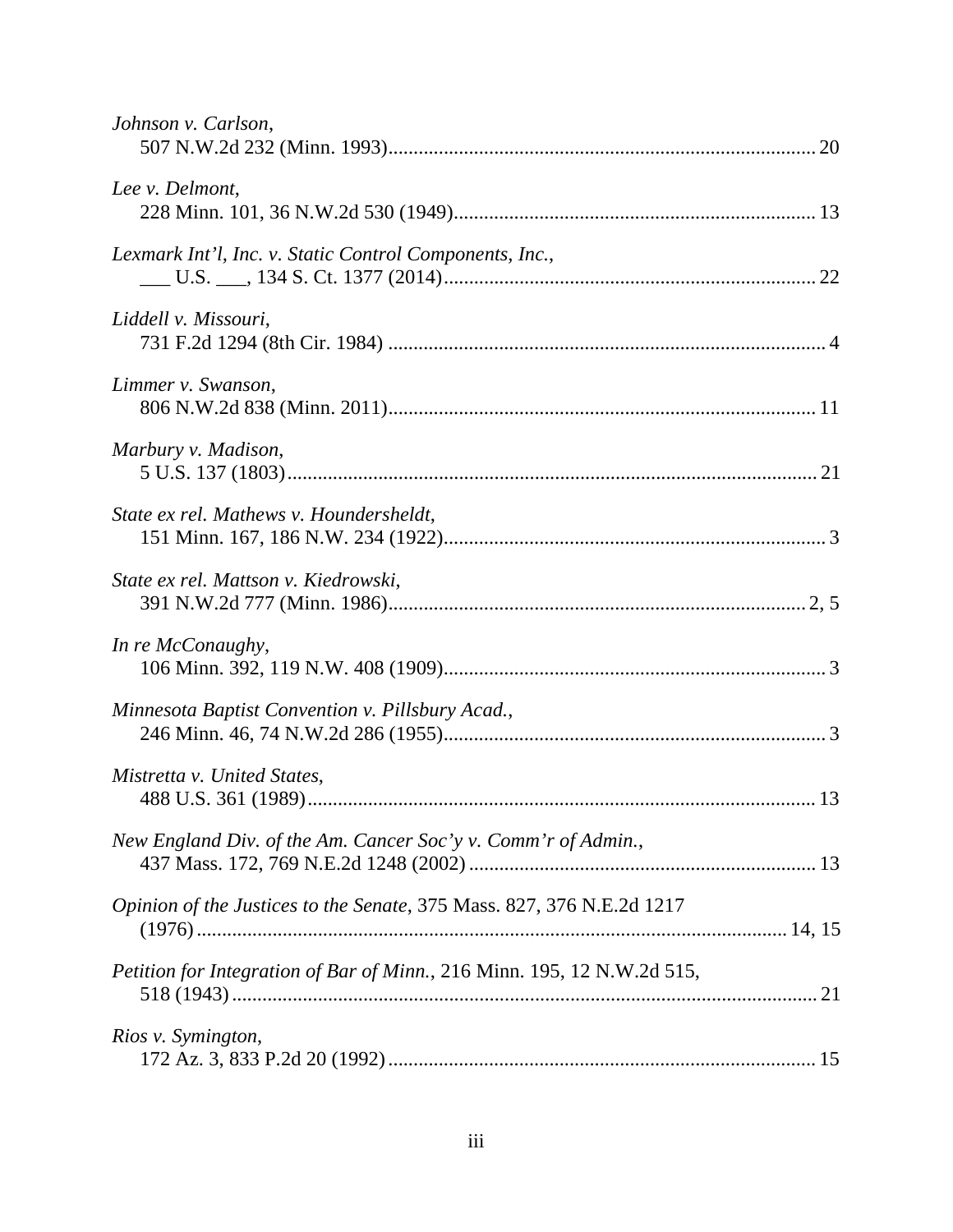| Robinette v. Price,                                |
|----------------------------------------------------|
| Seehus v. Bor-Son Constr., Inc.,                   |
| Seiz v. Citizens Pure Ice Co.,                     |
| Seventy-Seventh Minnesota State Senate v. Carlson, |
| State ex rel. Smith v. Haveland,                   |
| St. Paul Area Chamber of Commerce v. Marzitelli,   |
| State v. Askerooth,                                |
| State v. Russell,                                  |
| State v. Schnagl,                                  |
| State ex rel. Sviggum v. Hanson,                   |
| United States v. Tingey,                           |
| Watson v. City of Memphis,                         |
| Williams v. Bennett,                               |
| Wulff v. Tax Court of Appeals,                     |
| <b>Statutes</b>                                    |
|                                                    |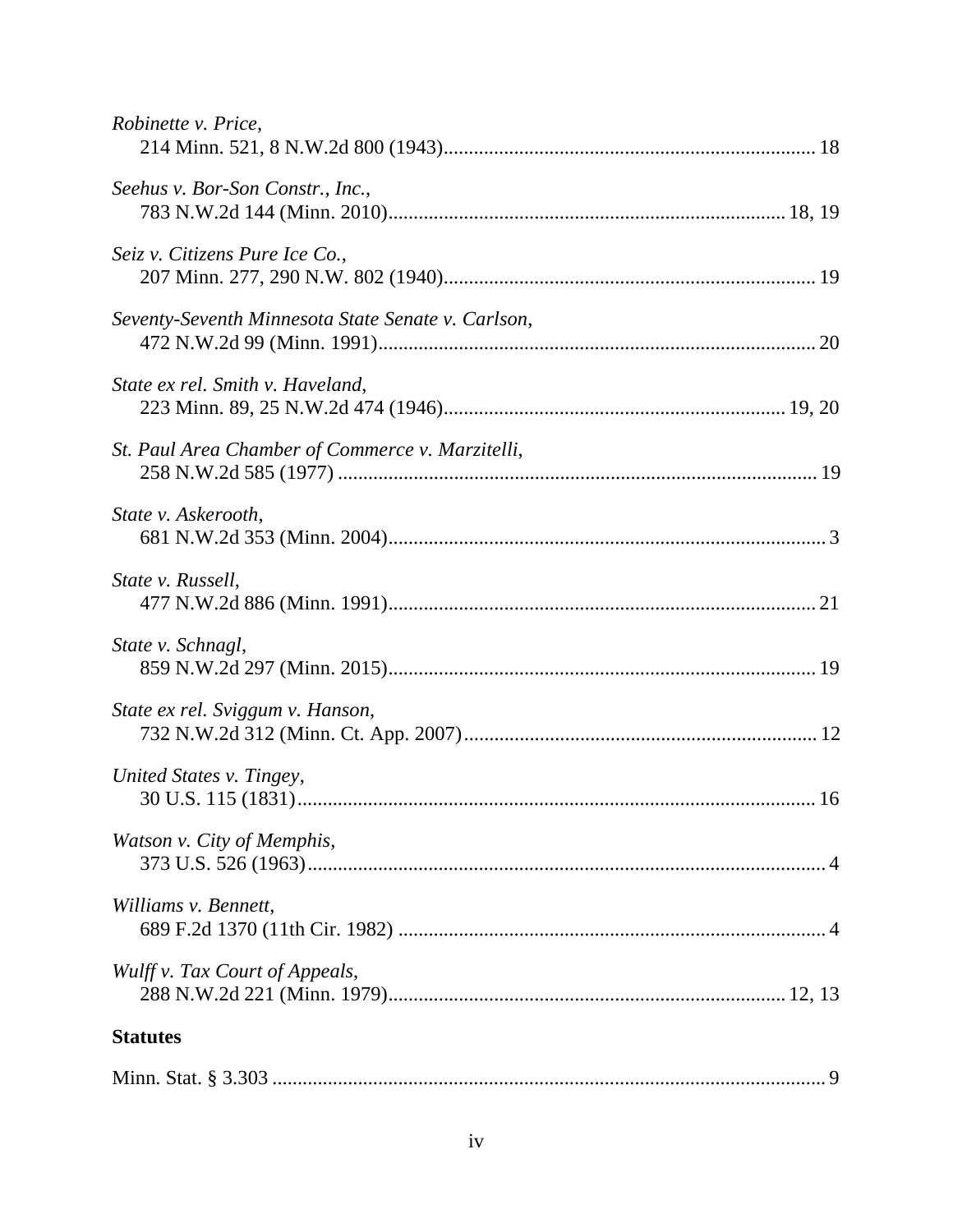| <b>Constitutional Provisions</b> |  |
|----------------------------------|--|
|                                  |  |
|                                  |  |
|                                  |  |
| <b>Court Rules</b>               |  |
|                                  |  |
|                                  |  |
|                                  |  |
|                                  |  |
|                                  |  |
|                                  |  |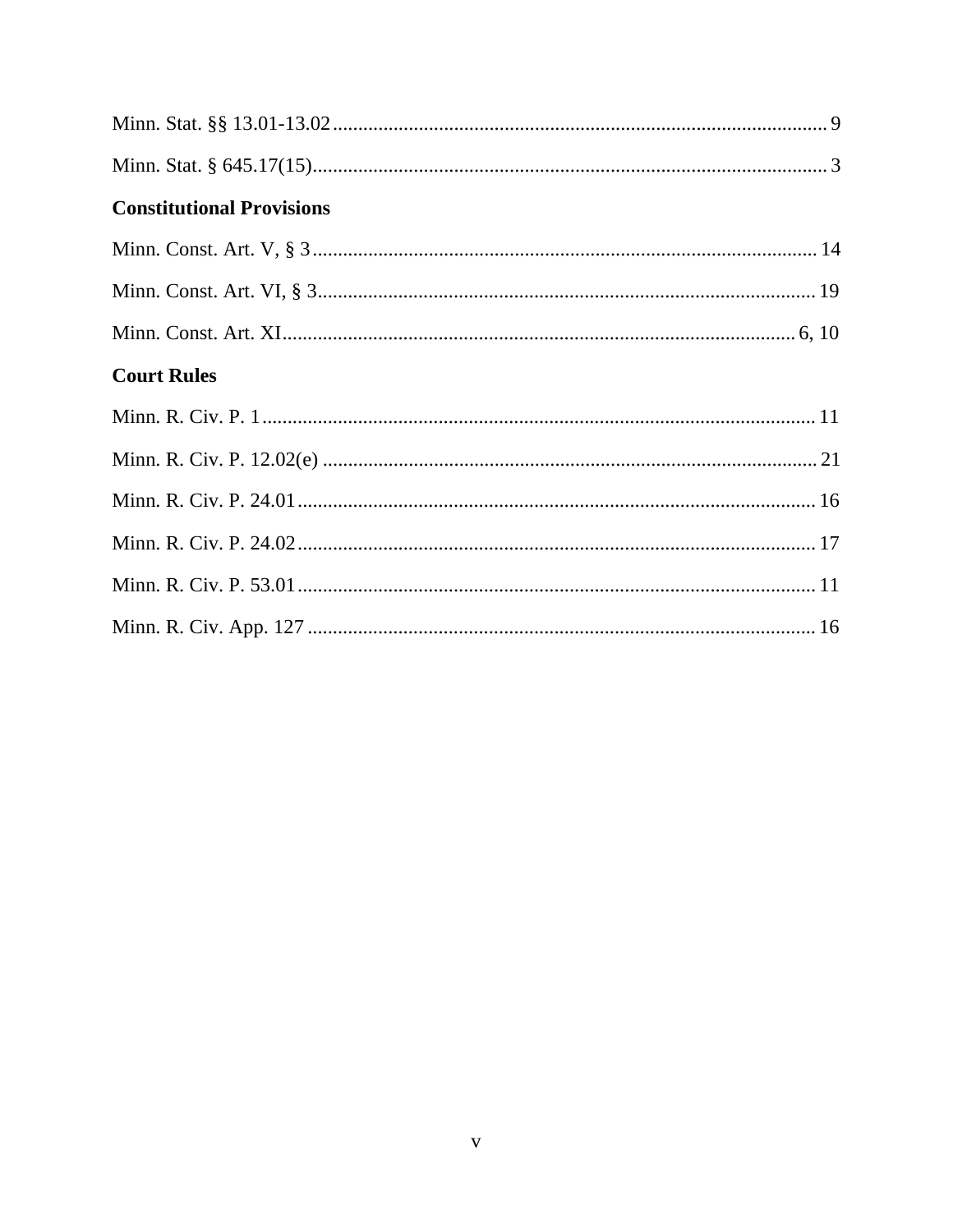### **INTRODUCTION**

Appellants (the "Governor") understand the Court's Order of September 8, 2017, to request briefing on three issues:

1. The constitutionality of the Judicial branch ordering funding to the Legislature after June 30, 2017. The Governor will address two aspects of this request:

(a) The constitutionality of ordering funding for the critical core functions of the Legislature in the absence of appropriations.

(b) The constitutionality of the district court's Temporary Injunction, ordering funding pending appeal.

2. The existence of other potential judicial remedies for vindication of the people's constitutional right to three functioning branches of government. The Governor will cover this in part under 1(a) above, but will explore another variation of the judicial remedy.

3. A response to AGA's motion to intervene, with specific discussion of subject matter jurisdiction. Although this is a threshold issue and could be addressed first, the Governor will discuss it last because it has no merit. The motion to intervene should simply be denied.

1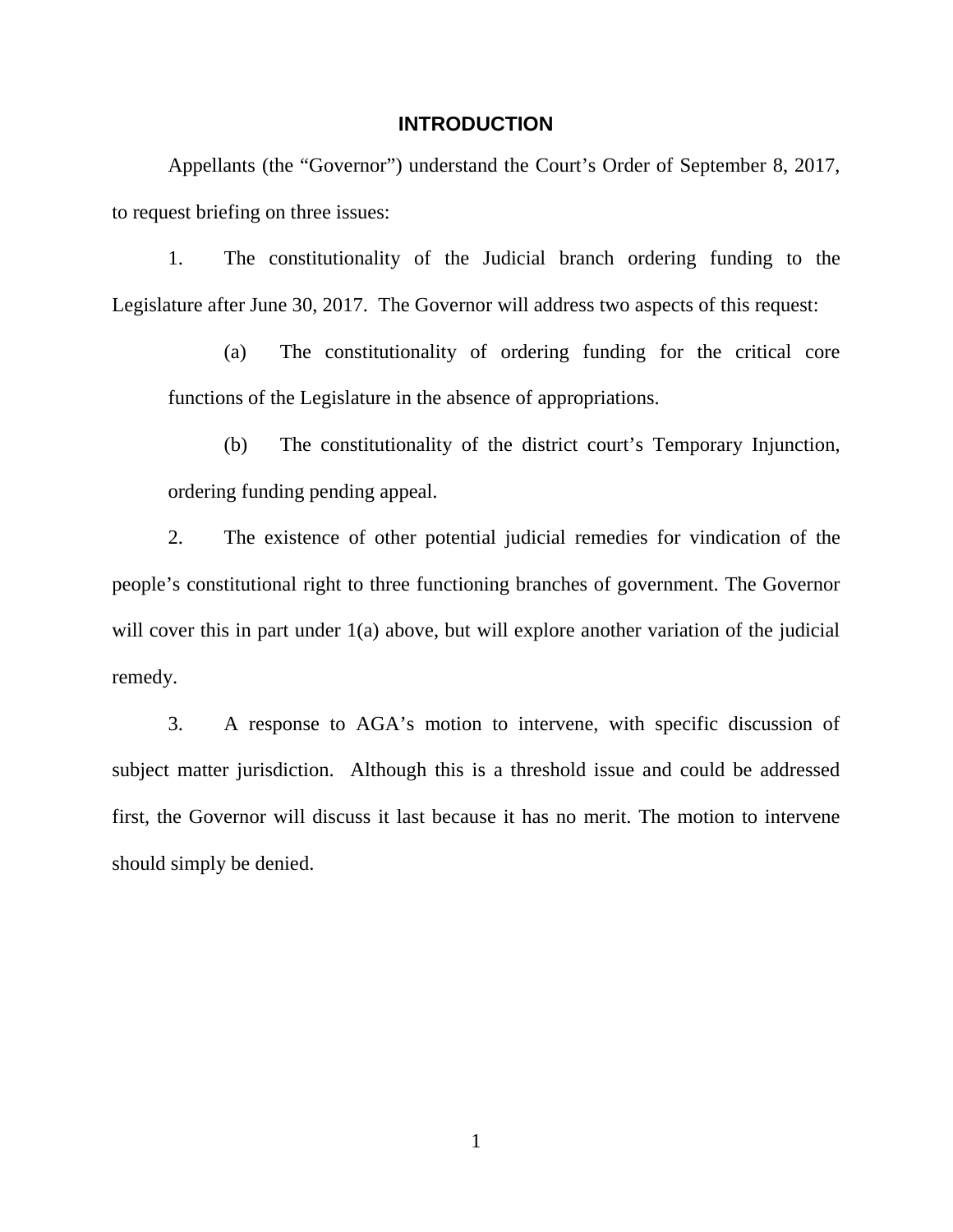#### <span id="page-8-1"></span><span id="page-8-0"></span>**ARGUMENT**

# **I. JUDICIAL REMEDIES EXIST TO VINDICATE THE PEOPLE'S RIGHT TO THREE FUNCTIONING BRANCHES OF GOVERNMENT.**

# **A. In the Absence of an Appropriation, Judicially Ordered Critical, Core Funding Is Available.**

Judicial remedies are available in the event of a failure of appropriation to one or more constitutional branches of government. The citizens of Minnesota are entitled to certain rights and privileges under both the United States and Minnesota Constitutions, including three branches of government that each function at a constitutionally minimum level. Based on the Minnesota Supreme Court decisions in *State ex rel. Mattson v. Kiedrowski*, 391 N.W.2d 777 (Minn. 1986), and *Clerk of Court's Comp. for Lyon Cty. v. Lyon Cty. Comm'rs* [*Lyon County*], 308 Minn. 172, 241 N.W.2d 781 (1976), as well as a proper construction of the Minnesota Constitution, the critical, core functions of each branch of government must continue to be funded even in the absence of an appropriation. The enforcement of the constitutional rights of citizens falls necessarily to the Judiciary, as the safety net when the appropriations process has failed.

The Judiciary does not have the power to appropriate, since that power is given to the political branches. However, when a failure to appropriate occurs, the constitutional commitments of Articles I (government is instituted for the benefit of the people) and III (guaranteeing three branches of government), provide the Judiciary the implied power to order funding for critical functions, in order to vindicate these constitutional rights of the citizens of Minnesota. *See id.* at 180-81, 241 N.W.2d at 787 (explaining that "practical necessity" can require judicially ordered payments).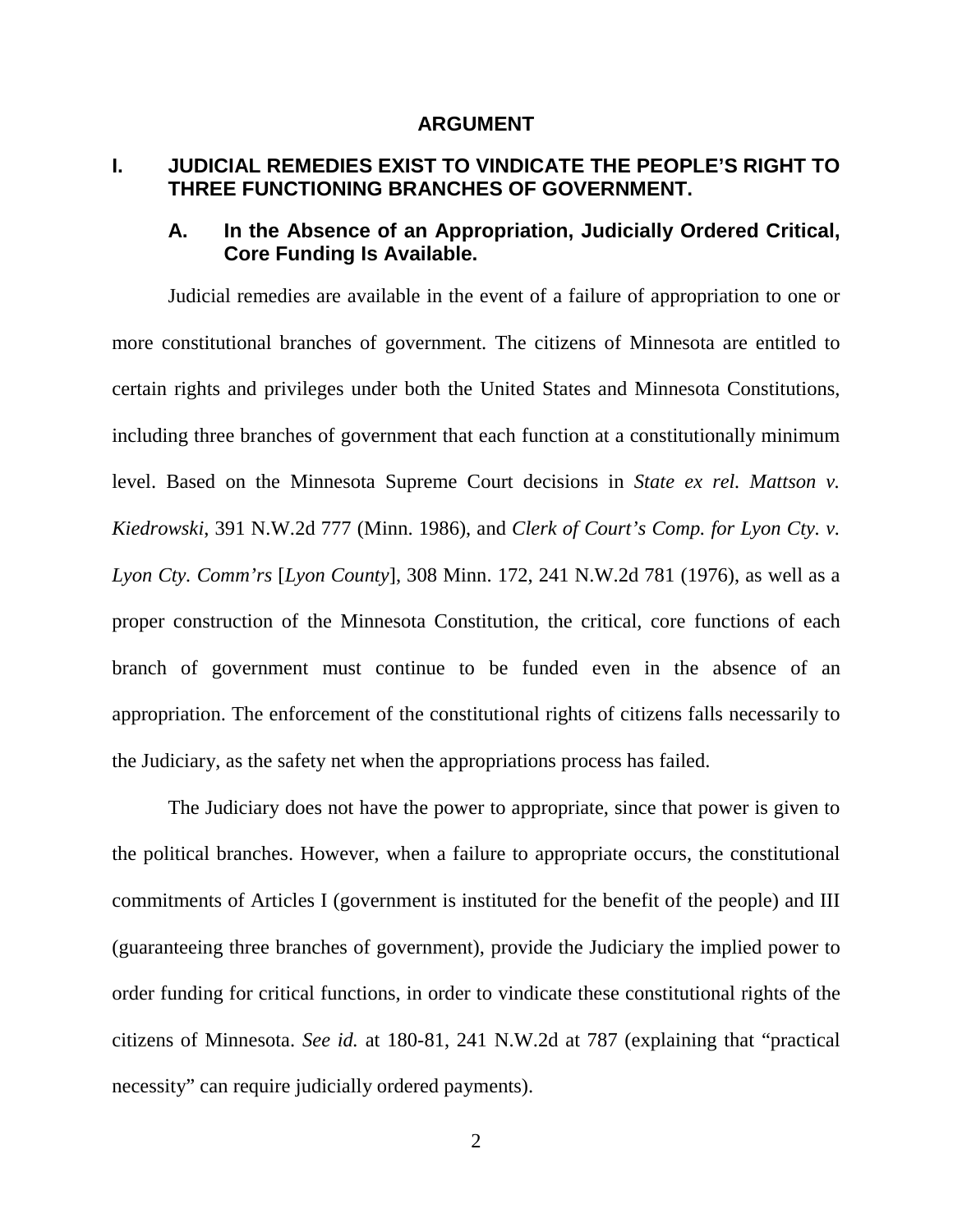<span id="page-9-4"></span><span id="page-9-2"></span>The need for court-ordered funding is justiciable. The Court is authorized and obligated to adjudicate the respective powers and obligations of the branches of government. *See, e.g.*, *State v. Askerooth*, 681 N.W.2d 353, 362 (Minn. 2004) (recognizing the court's responsibility "to independently safeguard for the people of Minnesota the protections embodied in our constitution."); *In re McConaughy*, 106 Minn. 392, 416, 119 N.W. 408, 417 (1909) ("[T]he judiciary is the department which is charged with the special duty of determining the limitations which the law places upon all official action.").

<span id="page-9-1"></span><span id="page-9-0"></span>The Court must give the Minnesota Constitution a practical, common sense construction so as to harmonize its various parts. *See State ex rel. Mathews v. Houndersheldt*, 151 Minn. 167, 170-71, 186 N.W. 234, 236 (1922) ("The constitution must be read as a whole so as to harmonize its various parts."); *State ex rel. Chase v. Babcock*, 175 Minn. 103, 107, 220 N.W. 408, 410 (1928) (recognizing that constitution must "receive a practical, common sense construction.").

<span id="page-9-5"></span><span id="page-9-3"></span>Where, as here, a lack of an appropriation as the result of the legitimate exercise of constitutional power, could prevent a branch from performing its core constitutional duties, an inconsistency exists in the constitutional provisions. The Court must therefore construe the Constitution to ascertain the framers' intent and to harmonize competing constitutional provisions. In so doing, it must be presumed that the framers of the Minnesota Constitution did "not intend a result that is absurd, impossible of execution, or unreasonable." Minn. Stat. § 645.17(15); *see, e.g.*, *Minnesota Baptist Convention v.*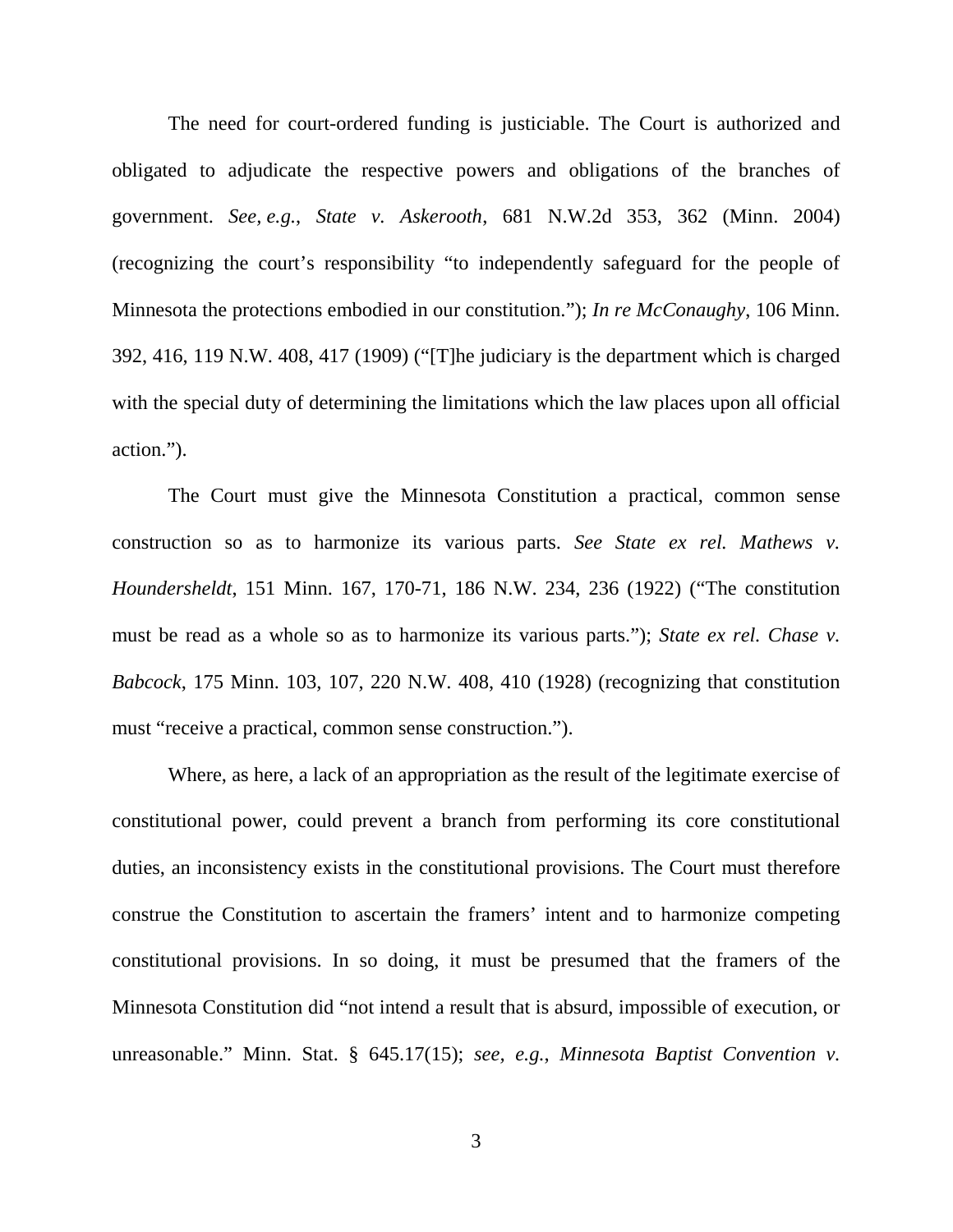*Pillsbury Acad.*, 246 Minn. 46, 57, 74 N.W.2d 286, 294 (1955) (rejecting an "absurd" construction of the Minnesota Constitution).

### <span id="page-10-3"></span>**1. The Court may order funding where necessary to enforce the constitutional rights of citizens.**

It is well-settled that states cannot abridge or ignore the constitutional rights of their citizens simply because funding has not been appropriated to meet those constitutional obligations. In *Watson v. City of Memphis*, 373 U.S. 526 (1963), the Court reviewed a decision permitting the City of Memphis additional time to desegregate some of its public recreational facilities. The city claimed that it should be given more time to desegregate because of the inadequacy of the present budget. *Id.* at 537. The Court rejected this justification for delay, stating "it is obvious that vindication of conceded constitutional rights cannot be made dependent upon any theory that it is less expensive to deny than to afford them." *Id.* at 537; *see also Abbott v. Burke*, 206 N.J. 332, 342, 20 A.3d 1018, 1024 (2011) (state must fund a state constitutional right to education and "may not use the appropriations power as a shield from its responsibilities").

<span id="page-10-4"></span><span id="page-10-2"></span><span id="page-10-1"></span><span id="page-10-0"></span>An absence of funding has been rejected in other contexts involving the constitutional rights of citizens. *See, e.g.*, *Harris v. Champion,* 15 F.3d 1538, 1562-63 (l0th Cir. 1994) (neither lack of funding for public defender system nor mismanagement of resources by public defender constitute acceptable excuses for lengthy delays in adjudicating direct criminal appeals); *Liddell v. Missouri*, 731 F.2d 1294, 1320 (8th Cir. 1984) (court has authority to order funding of desegregation measures); *Williams v. Bennett*, 689 F.2d 1370, 1387-88 (11th Cir. 1982) ("Defendants clearly may not escape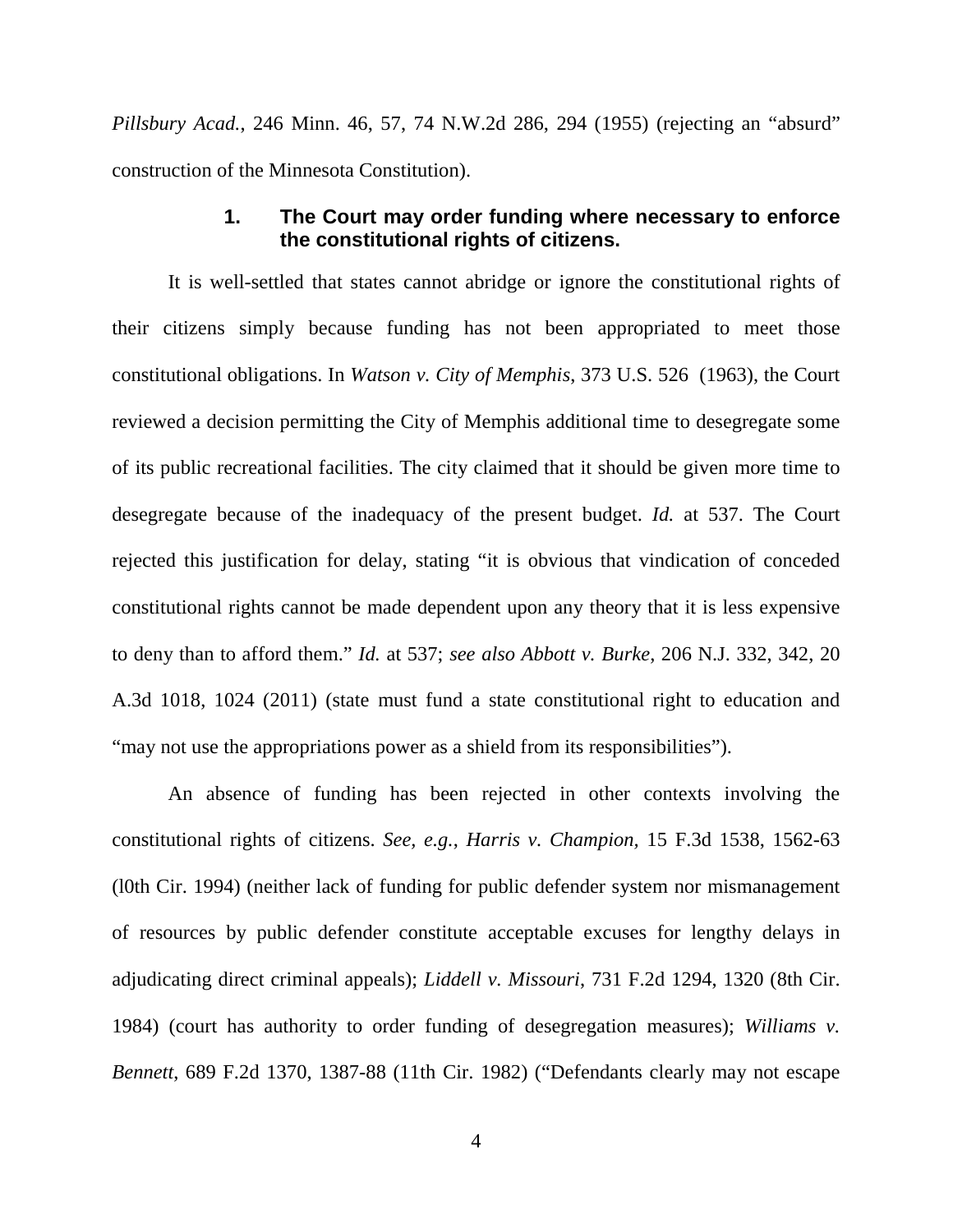liability [for an Eighth Amendment violation] solely because of the legislature's failure to appropriate requested funds").

Where there is a conflict between a lack of funds and the constitutional rights of the people, the latter wins. The Minnesota Constitution was drafted to effectuate the operation of government, and it empowers the Judiciary to order funding to achieve that end. A contrary construction is not only inconsistent with the *Mattson* and *Lyon County* decisions, but is also unsupported by basic principles of constitutional interpretation.

# <span id="page-11-0"></span>**2. The Judicial branch has relied on the core funding mechanism to ensure continued operations despite an absence of appropriations.**

Although none of the prior core funding cases reached final, appellate review, it is noteworthy that the Judicial branch availed itself of the core funding mechanism. In both 2001 and 2011, the Judicial branch found itself without any appropriation when the legislative sessions ended. In 2001, it was due to the inaction of the Legislature in failing to pass an appropriation bill. In 2011, it was due to the Governor's veto of nearly all appropriations.

In 2001, at the request of the Minnesota Attorney General on behalf of the people of Minnesota, the Chief Justice appointed retired Chief Justice Douglas Amdahl to hear the request for core funding of the Judiciary. Judge Amdahl determined that the "core functions of the judicial branch must be funded adequately for it to meet its obligations under the United States and Minnesota Constitutions." (Add. 17.) Judge Amdahl also determined that the court "has the inherent judicial power to order payment of such funds as are necessary to enable the judicial branch to carry out its core functions." (*Id.*)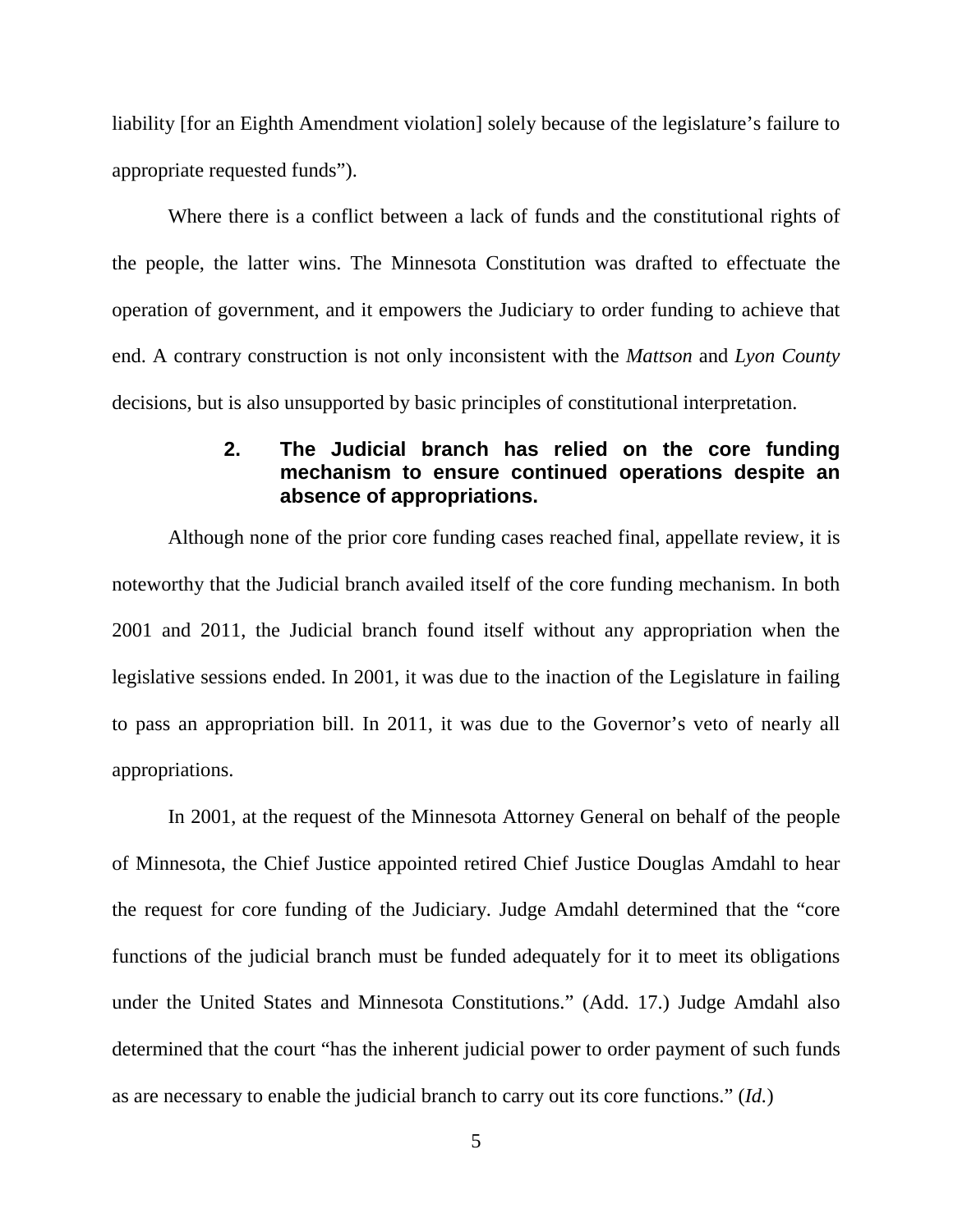In 2011, the Judicial branch took an even more active role in seeking core funding pending an appropriation. In that case, the Minnesota Judicial Council was a petitioning party, represented by the Attorney General. The Judicial Council's petition alleged that the Judicial branch is obligated by both the Minnesota and United States Constitutions to perform a variety of core functions and that the "judiciary has authority on its own to order the other departments of government to provide sufficient resources for the judiciary to function." (Add. 58.)

In its Memorandum of Law, the Judicial Council argued that "the judicial branch of government is entitled to continue even in the absence of appropriated funds." (Add. 64.) The Council recognized that there are competing constitutional provisions comparing Articles XI, § 1 to Article I and Article VI. The Council argued that harmonizing those inconsistencies required the court to order the state to continue funding the Judiciary. (Add. 73-75.) Judge Bruce Christopherson, whom the Chief Justice appointed to preside over that case, concluded that the "rigidity of Article XI, when the traditional processes of government have failed, must temporarily give way to the safety and protection of Minnesotans." (Add. 54.) Judge Christopherson ordered the State to continue to fund the Judicial branch. (*Id.*)

#### <span id="page-12-0"></span>**3. The Ramsey County core funding decisions were correct.**

Although the two cases discussed above dealt with the core funding of the Judicial branch, the other three core funding decisions came to the same conclusion regarding the funding of the Executive branch and, in 2011, the Legislative branch. (*See* Add*.* 4-13, 20-29, and 30-48*.*) There is no rational basis to differentiate among the three co-equal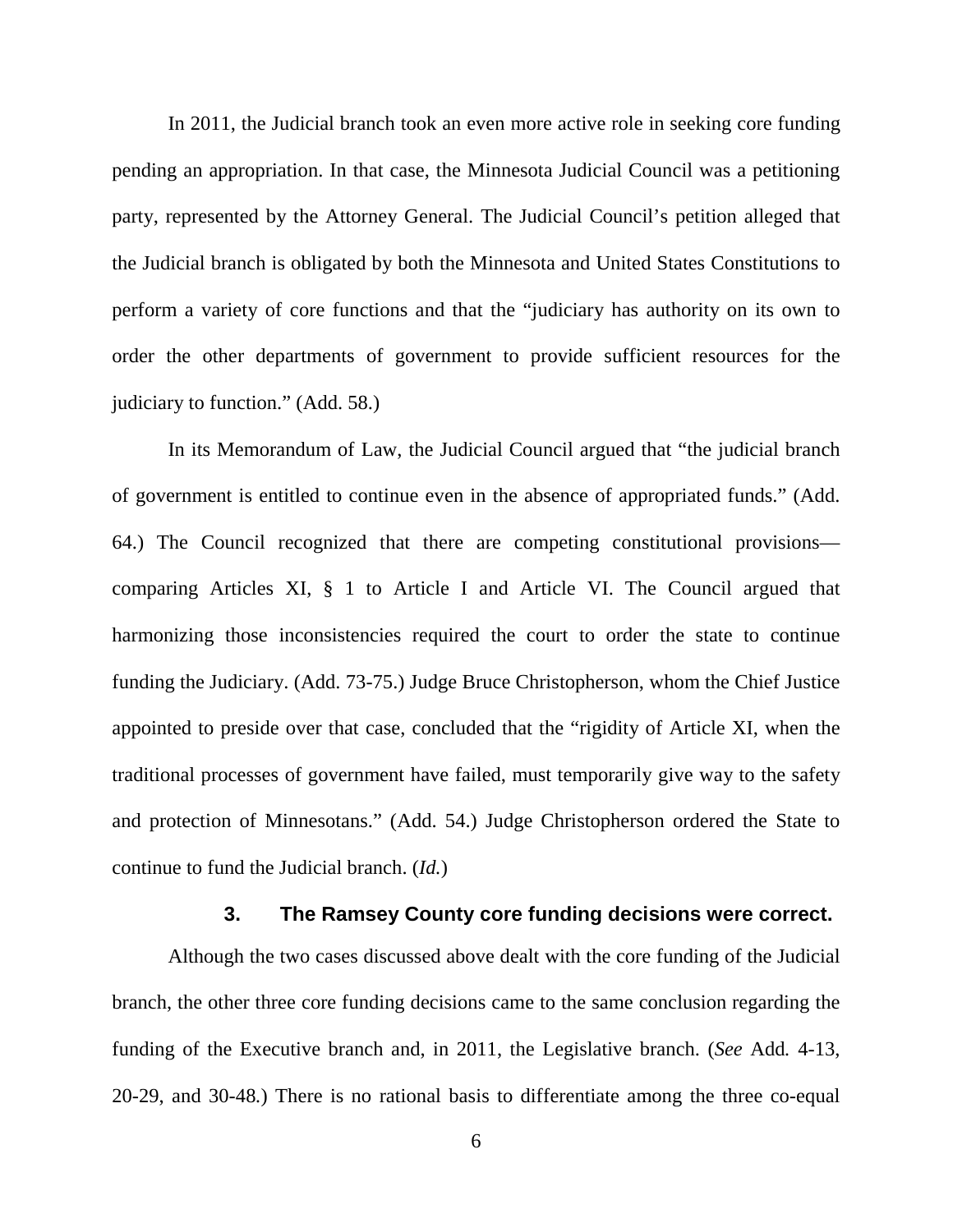branches as to their need for core funding or the Judiciary's inherent authority to order core funding.

Indeed, there could be dire consequences now and in the future if the Court were to rule that the judiciary does not have implied authority to order funding of core functions in the absence of an appropriation. If there is another budget impasse in the future, and the Judiciary is temporarily left without an appropriation, it surely would be left with no remedy and be required to close its courthouses. A similar scenario would follow if the Executive branch, which operates the prisons and patrols the highways, was left without an appropriation.

Taken together, two attorneys general (Hatch and Swanson), five district judges (including a former Chief Justice), and the Judicial Council have all concluded that the Judiciary has the constitutional authority to order funding for the critical, core functions of any constitutional body that is left without an appropriation. The dictates of the Minnesota Constitution demonstrate that this conclusion is correct.

#### <span id="page-13-0"></span>**4. The process for determining critical, core funding.**

If the Legislature can establish that the failure of an appropriation has the effect of interfering with the Legislature's ability to perform its critical, core functions, *Lyon County* identifies the remedy: court-ordered funding for critical, core functions. 308 Minn. at 181, 241 N.W.2d at 786. Unlike the appropriations process, which provides the Legislature with the funding it wants, the core function funding process is limited to providing the Legislature only with the funding it needs to exercise its constitutionallymandated functions.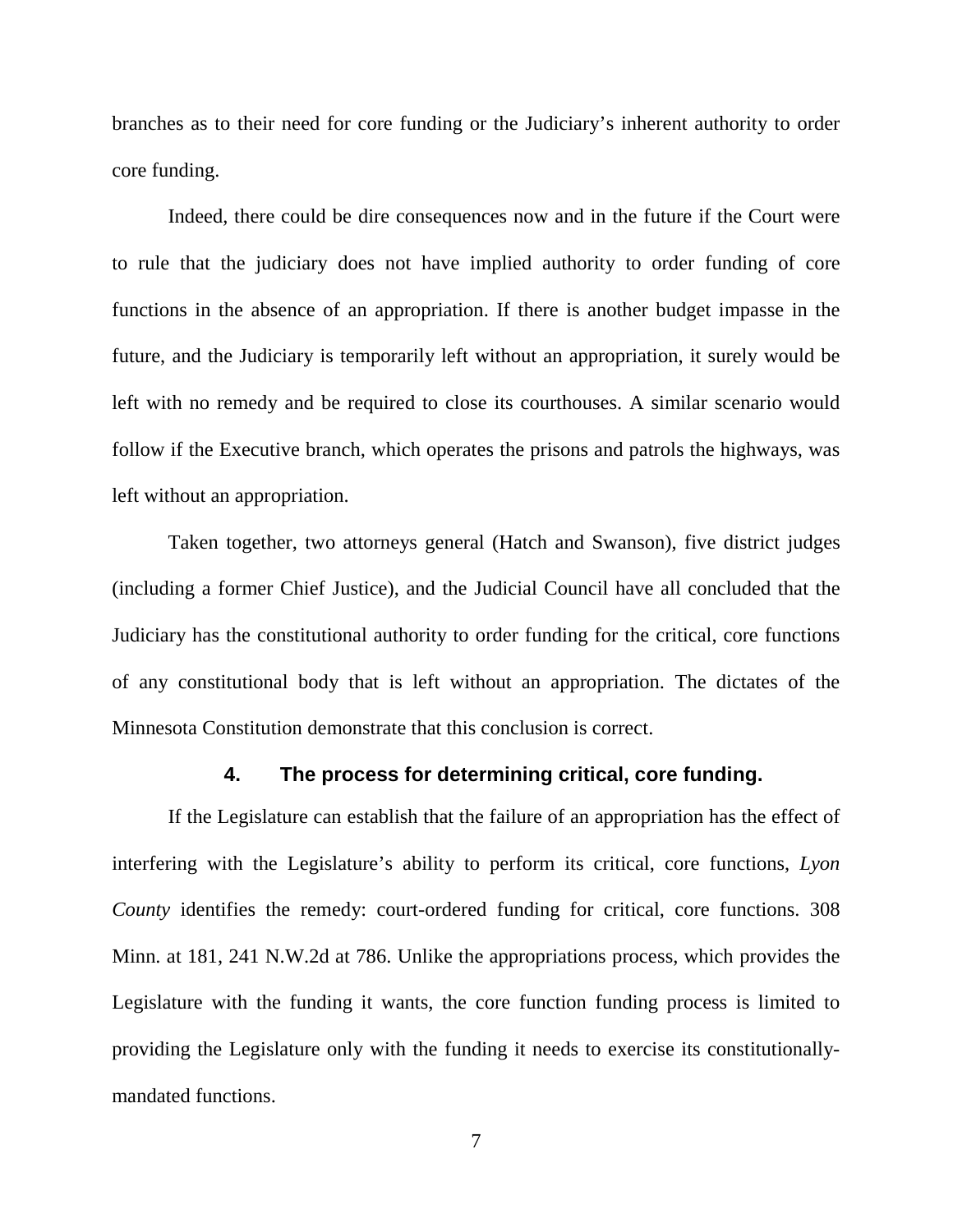#### <span id="page-14-0"></span>a. The Nature of the Proceeding.

The proceeding to obtain that funding must include "a full hearing on the merits in an adversary context," and the Court "shall make findings of fact and conclusions of law" and may grant appropriate relief. *See id.* The test to be applied is "whether the relief requested by the … aggrieved party is necessary to the performance of the [legislative] function as contemplated in our state constitution. *The test is not relative needs or [legislative] wants, but practical necessity in performing the [legislative] function.*" *See id.* (emphasis added).

### b. The Burden of Proof.

The process contemplates that the body seeking core funding bears the burden of proving what its core functions are and which expenses are critical to performing those core functions. In this case, the Senate and House would be obliged to provide the itemized detail underlying their budgets and to identify which expense items are essential to their core functions and which, although desirable, are not essential. The Executive could then object to the Legislature's proposal and disputes would be decided by the court, or a court-appointed Special Master, as was the case in prior core funding cases.

#### c. The Core Functions of the Legislature.

The core functions of the Legislature were discussed in the 2011 order—the "Senate and House … must be funded sufficiently to allow them to carry out critical core functions necessary to *draft, debate, publish, vote on and enact legislation*." (Add. 45, ¶ 6 (emphasis added).)

8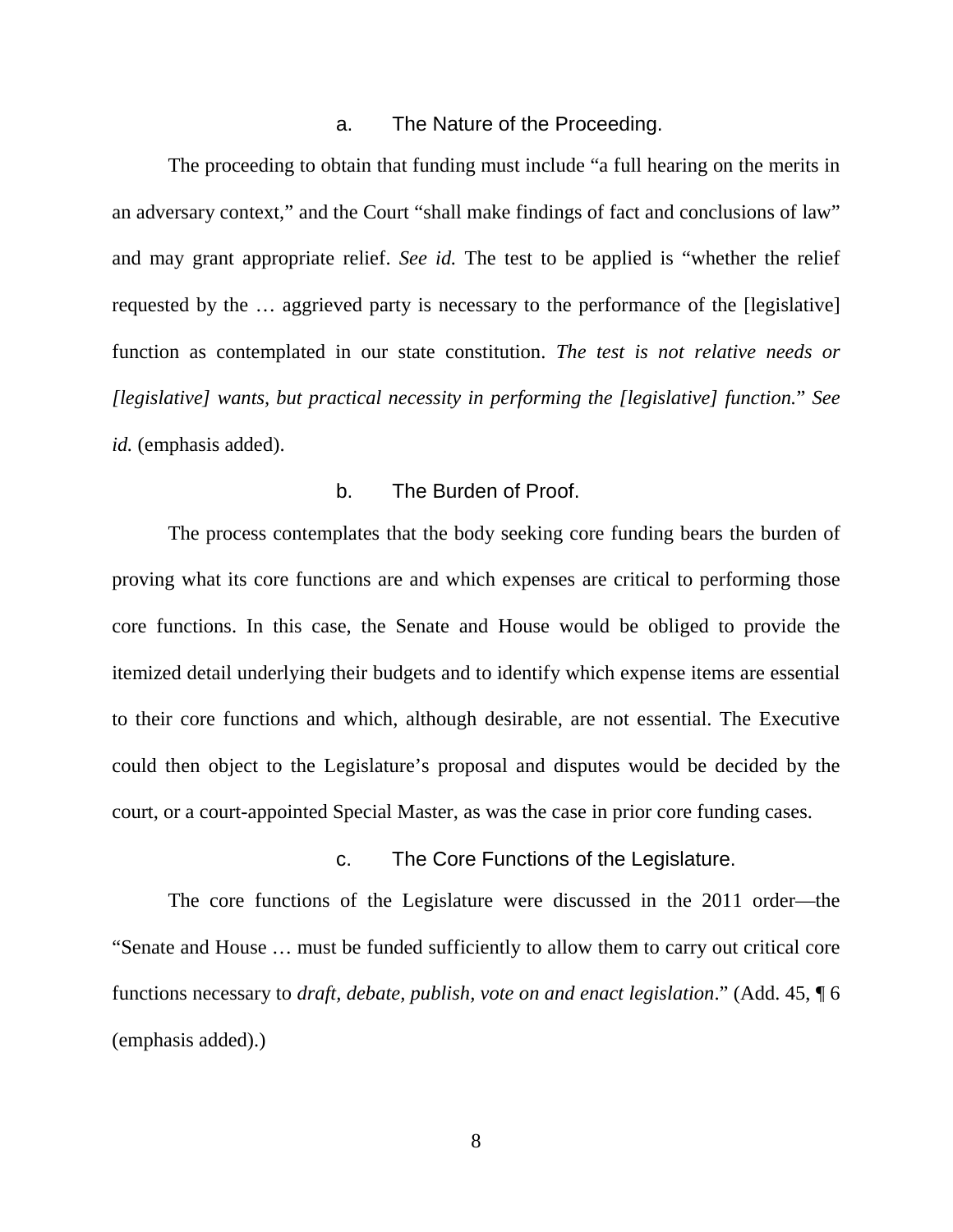#### d. The Critical Expenses.

Of course, the Senate and House cannot demonstrate that their entire appropriations are needed to perform their critical, core functions. Although the House andSenate's budget are (by their own design) opaque,<sup>1</sup> some information that was made public demonstrates that not every penny they spend is in furtherance of their core functions, much less "critical" to those functions. (Ex. E to Answer [Doc. No. 19].) For example, a Senate budget for the 2016-2017 biennium identifies biennial expenditures of \$3,000 for chaplains, \$1,000 for dry cleaning, \$4,000 in membership fees, \$30,000 for water coolers and \$200,000 for out-of-state travel. (*Id.*).<sup>2</sup>

The salaries of legislators and the cost of legislative facilities are no doubt critical to the Legislature's core functions. The potential issues would include which staff are essential and which are not essential. The criteria used in the 2011 core funding case to differentiate between essential and non-essential costs are identified in the "Recommended Statewide Objectives," described in the Affidavit of Deputy Commissioner Eric Hallstrom and attached in the Addendum to this Memorandum as Add. 1-3.

<span id="page-15-2"></span><span id="page-15-1"></span> $<sup>1</sup>$  The Legislature, for example, has exempted itself from the Minnesota Government Data</sup> Practices Act. *See* Minn. Stat. §§ 13.01-13.02.

<span id="page-15-0"></span> $2$  It is important to note that significant funds were in fact appropriated to the Legislature to facilitate its administration of its core functions. Governor Dayton approved a \$35 million appropriation to the Legislative Coordinating Commission (Ex. B to Answer [Doc. No. 19]), which "coordinate[s] the legislative activities of the senate and house of representatives." *See* Minn. Stat. § 3.303. This appropriation funds many of the critical, core functions of the Legislature, such as the Office of the Revisor of Statutes, the Legislative Reference Library, and the Legislative Budget Office. (*Id.*) The existence of this appropriation for much of the Legislature's core work should reduce the amount of core funding the House and Senate will require from the court.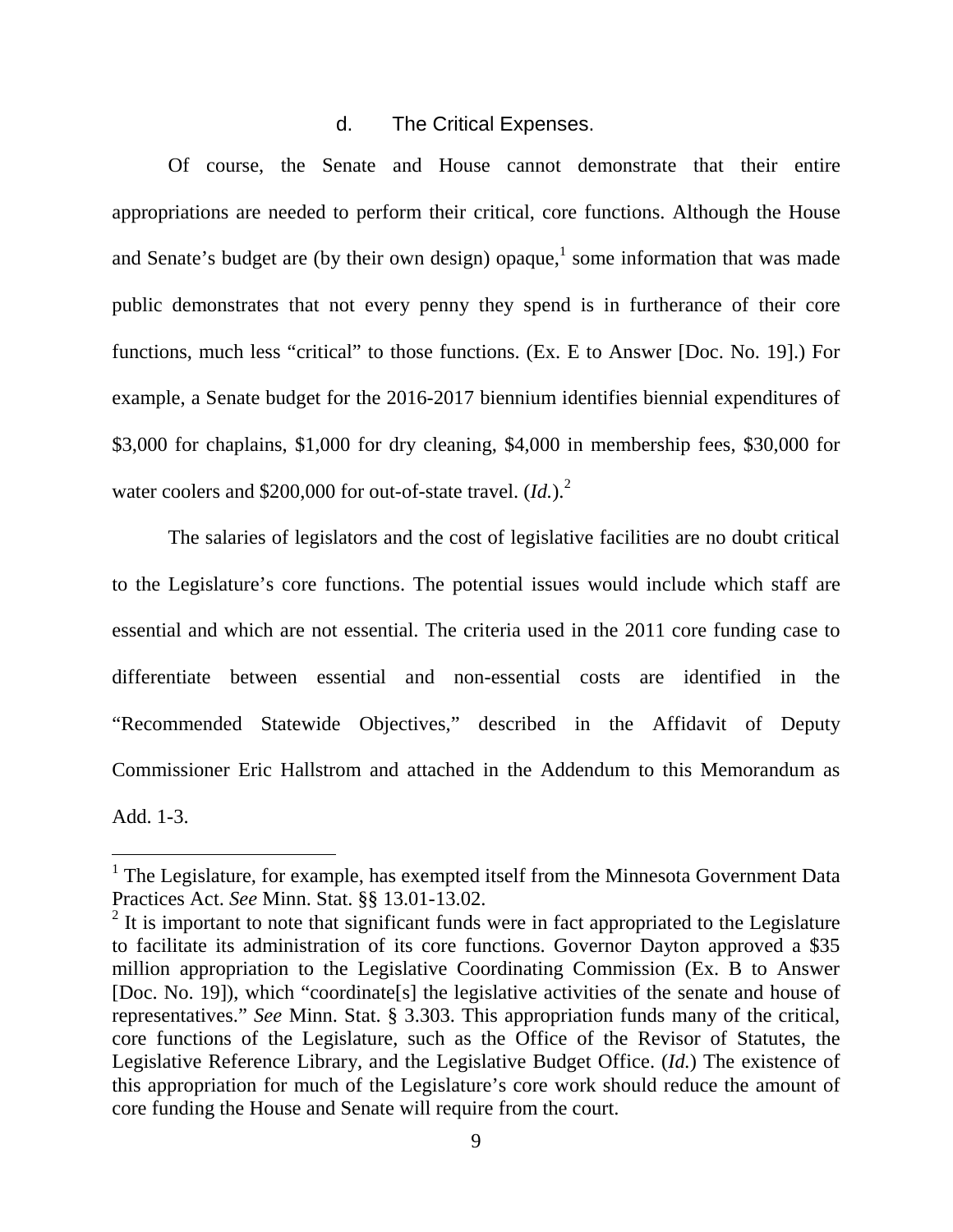In the 2011 proceedings, Judge Gearin distinguished between "core functions" and "critical core functions," noting that "[a]ny order of this Court allowing the Commissioner of the Department of Management and Budget to issue checks and process funds to pay for core functions and obligations that the State has pursuant to the Supremacy Clause of the United States Constitution should limit itself to *only the most critical functions of government* involving the security, benefit, and protection of the people." (Add. 38-39, ¶ 29 (emphasis added); *see also* Add. 40, *¶* 32 ("The Court finds that 'core functions' that are critical enough to require court-ordered funding despite Article XI are far less in number and [breadth] than proposed by the Attorney General and those seeking amicus curiae status.").) Judge Gearin correctly highlighted that in light of Article XI of the Minnesota Constitution, "the Court must construe any authority it has to order government spending to maintain critical core functions in a very narrow sense." (Add. 39, ¶ 30.)

### e. The Exhaustion of Carry-Over Funds.

<span id="page-16-0"></span>One major difference between the prior core funding cases and this case is that, unlike the Executive and Judicial branches, which must return unspent appropriations to the general fund, the Legislature may carry unspent amounts over into the next fiscal year in carry forward accounts. The Senate and House had combined carry-over funds on June 30, 2017 of more than \$11 million, and on September 30, 2017 will have more than \$16 million in carry-over funds. The Legislature should be required to use its carry-over funds before receiving any additional court-ordered funding for its core functions.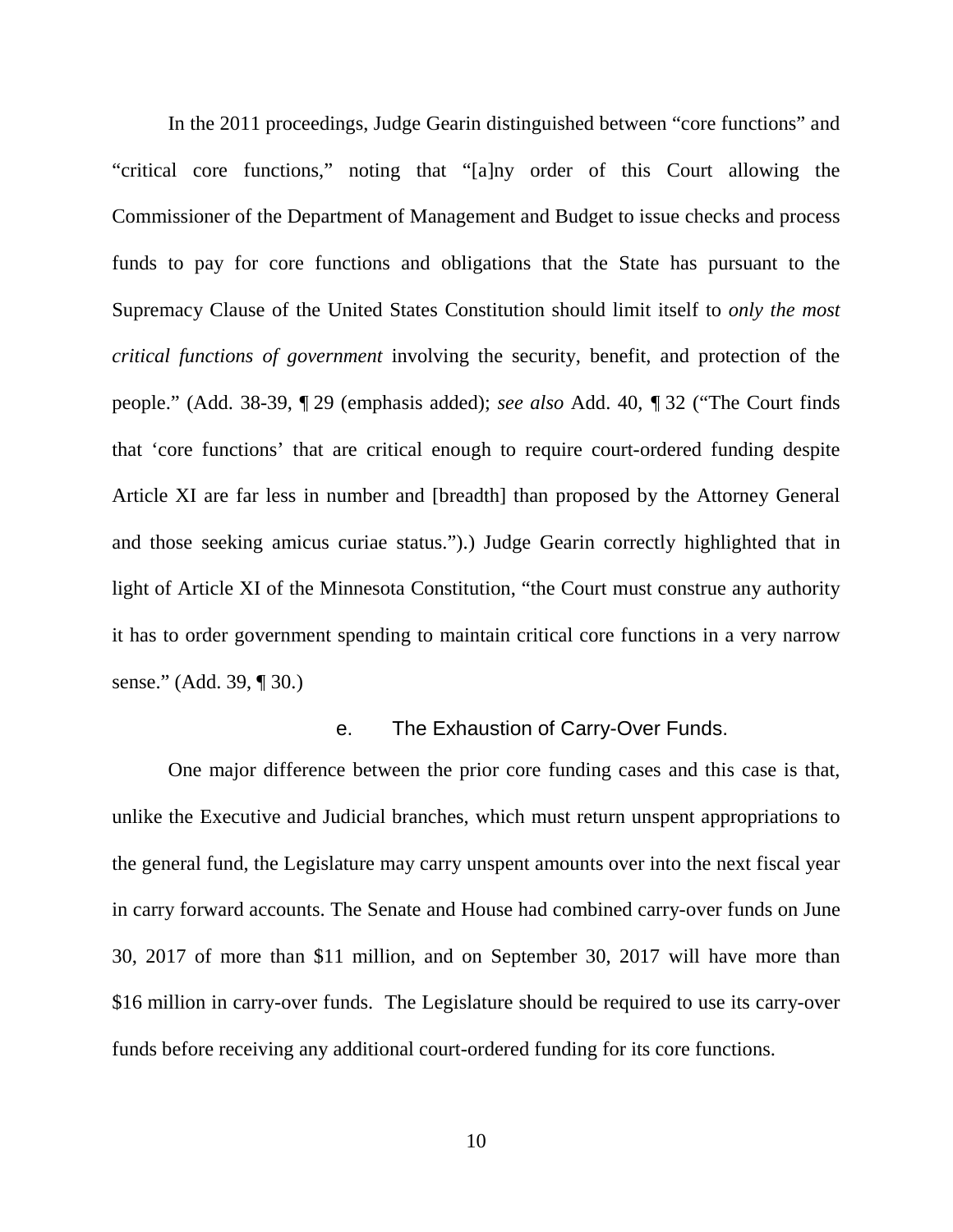#### <span id="page-17-1"></span>f. The Use of a Special Master.

In all five prior cases, three Executive (one of which included the Legislature) and two Judicial, the district court appointed a Special Master to assist in resolving factual disputes about whether particular expenditures should be considered for core funding. (*See e.g.* Add. 33-34, ¶ 16; Add. 41, ¶ 35.) As Judge Gearin noted in 2011, a Special Master "creates an orderly process to resolve requests for, or objections to, funding, thereby preventing the necessity for multiple individual lawsuits to be filed and adjudicated." (Add. 41. at ¶ 35 (citing Minn. R. Civ. P. 1 (rules of civil procedure shall be administered to secure just, speedy, and inexpensive determination of every action); Minn. R. Civ. P. 53.01 (authorizing appointment of Special Master).))

# <span id="page-17-2"></span>**B. The Constitution Permits the Stipulated-to Judicial Funding of the Legislature After June 30, 2017.**

The Order appears to invite the parties to address the authority for the district court to enter the Temporary Injunction that provided interim funding to the Legislature pending this appeal.

# <span id="page-17-0"></span>**1. The Court need not rule now on the propriety of interim court-ordered funding.**

It is premature to determine the propriety of the district court's injunction. The Legislature has the power to retroactively ratify as an appropriation any judicially ordered spending, following the resolution of whatever political impasse caused a lack of appropriation. *See Limmer v. Swanson*, 806 N.W.2d 838, 839 (Minn. 2011) (explaining that following the 2011 government shutdown, the Legislature passed appropriation bills that were retroactive and that "supersede[d] and replace[d]" the court-ordered funding,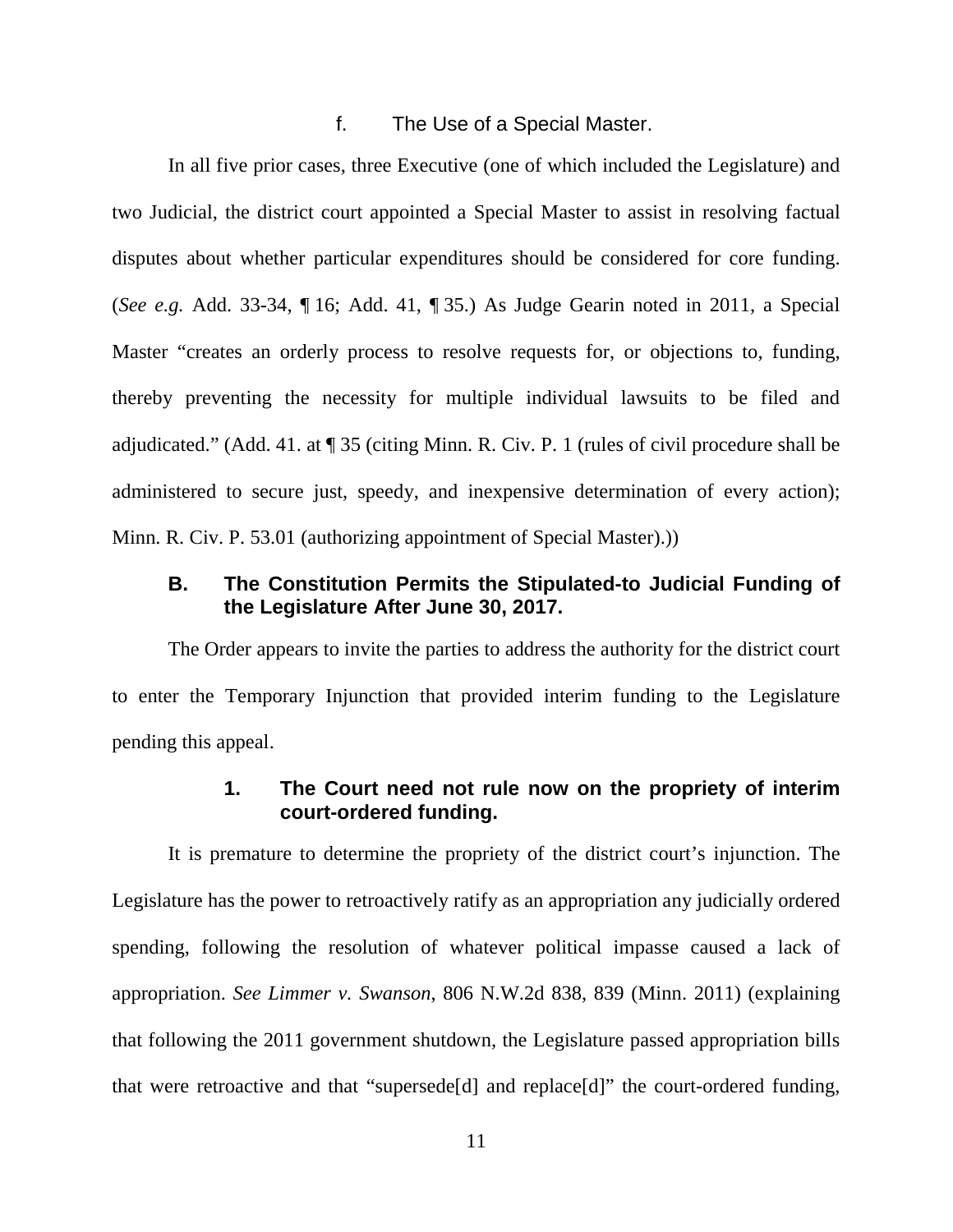<span id="page-18-0"></span>and dismissing as moot a judicial challenge to the retroactively approved court-ordered funding); *State ex rel. Sviggum v. Hanson*, 732 N.W.2d 312, 324 (Minn. Ct. App. 2007) (similar for 2005 shutdown, and referring to "the legislature's constitutionally significant decision to retroactively appropriate public funds that effectively and expressly superseded the commissioner's temporary actions of distributing funds under a court order without an appropriation").

# **2. The Temporary Injunction does not violate separation of powers.**

The district court grounded its authority to grant the injunction in part on the constitutional right of the people to have a functioning Legislature and the court's implied power to provide funding to allow the Legislature to continue to perform its core functions (although the court did not actually use the core functions methodology). (Order Granting Temporary Injunctive Relief [Doc. No. 30], p. 8 Conclusion 12.) Another ground the district court mentioned as authority to grant the injunction was its equitable power "to preserve the rights of the parties pending determination of the litigation." (Order Granting Temporary Injunctive Relief [Doc. No. 30], p. 8-9, Conclusions 13 and 14).

<span id="page-18-1"></span>The district court was authorized to enter an injunction pursuant to the stipulation of the Legislative and Executive branches. Precedent from the United States Supreme Court and from this Court recognizes that within areas of joint responsibility, the branches may seek assistance from one another without running afoul of the separation of powers. *See Wulff v. Tax Court of Appeals*, 288 N.W.2d 221, 223 (Minn. 1979)

12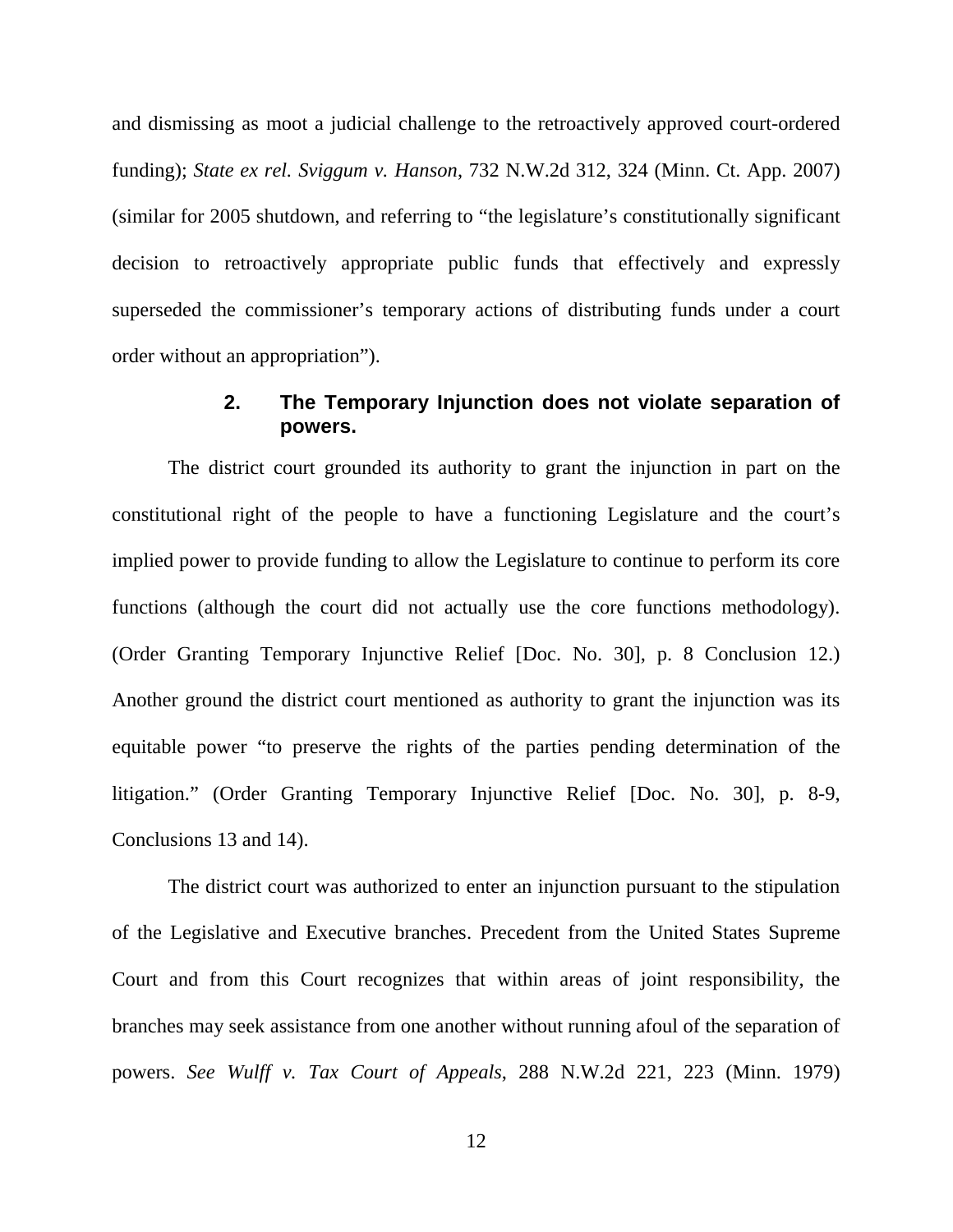<span id="page-19-2"></span>("Notwithstanding the separation of powers doctrine, there has never been an absolute division of governmental functions in this country, nor was such even intended."); *cf. New England Div. of the Am. Cancer Soc'y v. Comm'r of Admin.*, 437 Mass. 172, 183, 769 N.E.2d 1248, 1256 (2002) (recognizing that passing laws authorizing spending is legislative and that spending state revenue is executive).

<span id="page-19-1"></span>There are many instances in the operation of government where the function at issue requires responsible effort from more than a single branch. Such "cooperative ventures" do not violate the separation of powers. *Mistretta v. United States*, 488 U.S. 361, 371-72 (1989) (holding that congressional creation of United States Sentencing Guidelines Commission did not violate separation of powers); *Wulff*, 288 N.W.2d at 223.

<span id="page-19-3"></span><span id="page-19-0"></span>Specifically, this Court has held that "the legislature may authorize others to do things (insofar as the doing involves powers which are not exclusively legislative) which it might properly, but cannot conveniently or advantageously, do itself." *Lee v. Delmont*, 228 Minn. 101, 112-13, 36 N.W.2d 530, 538 (1949). Such legislative authorization does not offend the separation of powers as long as the Legislature provides a sufficient check in the form of a "reasonably clear policy or standard of action which controls and guides the administrative officers in ascertaining the operative facts to which the law applies." *Id.* at 113, 36 N.W.2d at 538. If this check exists on the Executive branch's exercise of authority, the "discretionary power delegated to the [executive branch] is not legislative," and there is no separation of powers violation. *Id.*, 36 N.W.2d at 538-39.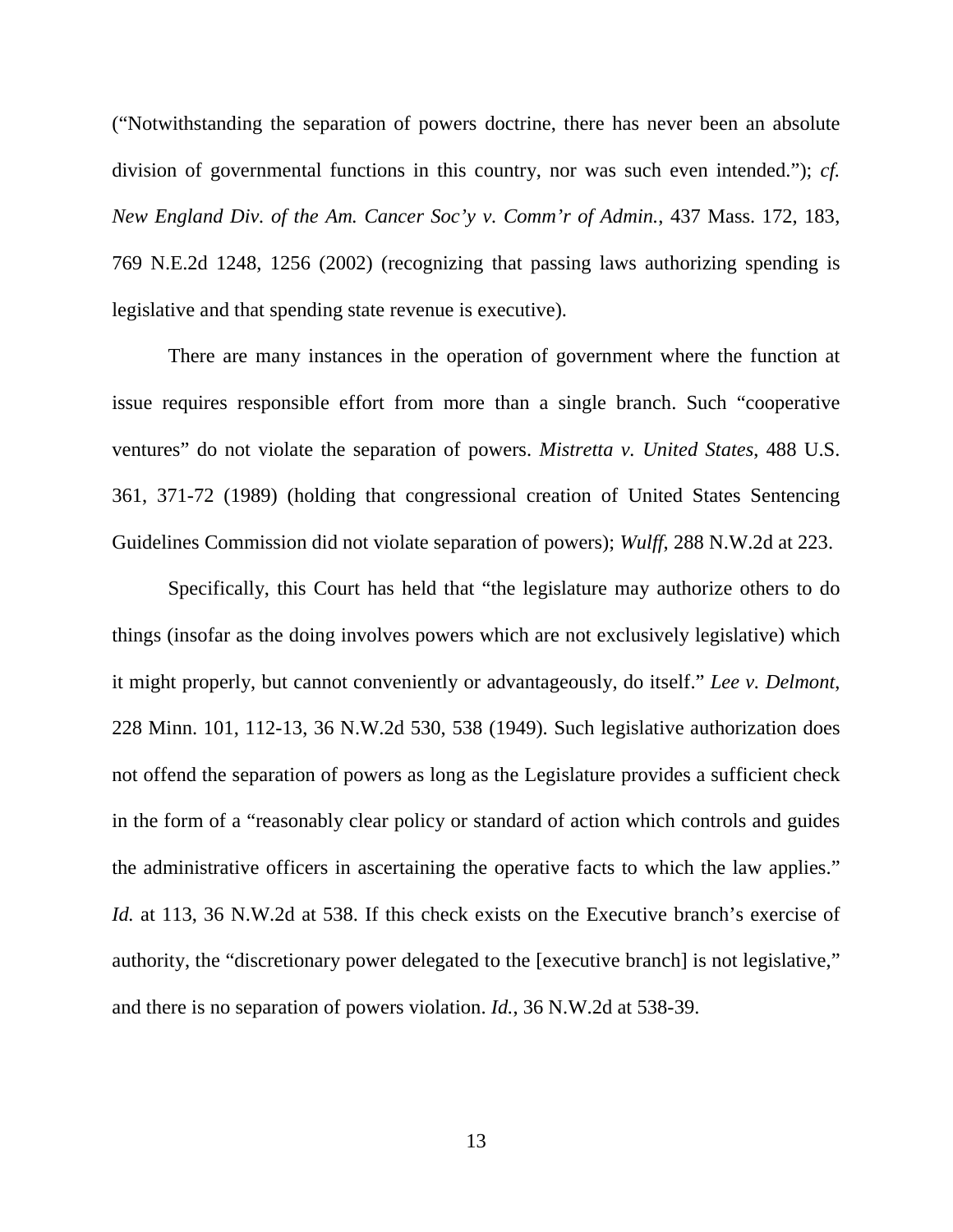Here, the stipulated-to spending is *only* what the Legislature has specifically agreed to. Under the stipulation, no spending occurs except that which is approved both by the Legislature and the Governor.

#### **II. OTHER POTENTIAL JUDICIAL REMEDIES.**

In the prior core funding cases, the parties proposed, and the district court implemented, a process whereby the court would determine what functions were core and what expenses were critical to those functions. In all cases, the district court used a Special Master process to determine disputed items.

Another alternative process could allow the Judiciary to play a less active, and more traditional, role. That process would be to direct the Executive branch (specifically Management and Budget) to determine the critical, core functions of the Legislature, involving the Judiciary only to decide disputes where the Legislature objects to any of the Executive's determinations.

<span id="page-20-2"></span><span id="page-20-1"></span><span id="page-20-0"></span>The Executive's authority to fund the Legislature's core functions, in the absence of an appropriation, rests on the take-care clause—the Executive branch "shall take care that the laws be faithfully executed." Minn. Const. Art. V, § 3. As part of the faithful execution of the law, the Executive branch implements the appropriation laws through the spending of state revenue. *See Bowsher v. Synar*, 478 U.S. 714, 732-33 (1986) (describing "authority to determine the budget cuts to be made" to balance the federal budget "as plainly entailing execution of the law in constitutional terms"); *Opinion of the Justices to the Senate*, 375 Mass. 827, 835, 376 N.E.2d 1217, 1222 (1976) (noting that "the activity of spending money is essentially an executive task").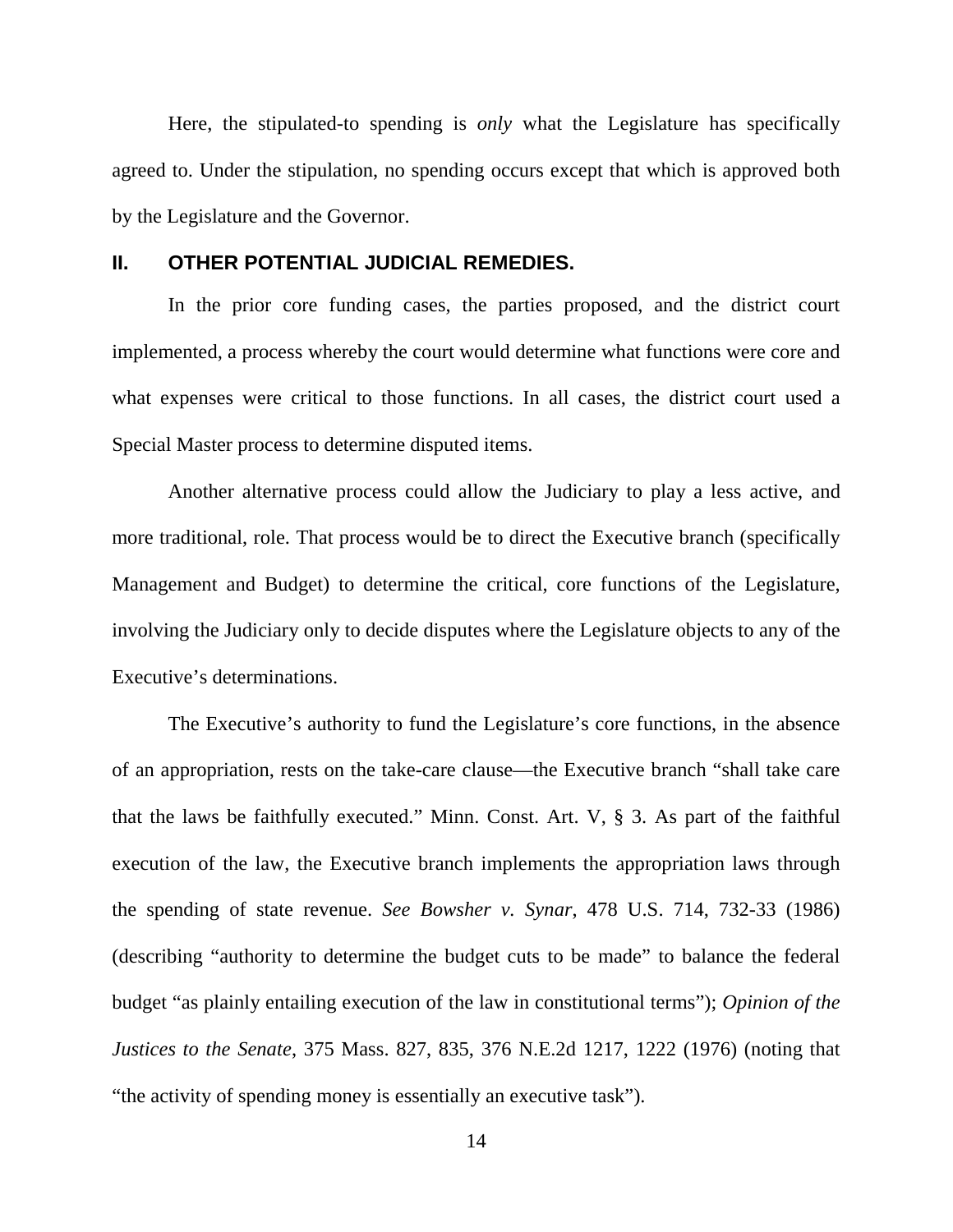<span id="page-21-3"></span><span id="page-21-2"></span><span id="page-21-1"></span><span id="page-21-0"></span>Most courts conclude that the Executive branch has some inherent authority and discretion over spending, within the scope of legislatively enacted spending priorities. *E.g., id.*, 375 Mass. at 836, 376 N.E.2d at 1223 ("The constitutional separation of powers and responsibilities, therefore, contemplates that the Governor be allowed some discretion to exercise his judgment not to spend money in a wasteful fashion, provided that he has determined reasonably that such a decision will not compromise the achievement of underlying legislative purposes and goals."); *Hunter v. State*, 177 Vt. 339, 347-49, 865 A.2d 381, 390-91 (2004) (adopting rationale of *Opinion of the Justices* in noting that the governor has some discretion in deciding whether to spend appropriated funds, "[i]f the Governor has a free hand to refuse to spend any appropriated funds, he or she can totally negate a legislative policy decision that lies at the core of the legislative function"); *Rios v. Symington*, 172 Az. 3, 12, 833 P.2d 20, 29 (1992) (explaining that the legislature "establishes state policies and priorities and, through the appropriation power, gives those policies and priorities effect" and the Executive branch then retains discretion to prevent wasteful spending while still effectuating legislative goals); *Colo. Gen. Assembly v. Lamm*, 700 P.2d 508, 520, 522 (Colo. 1985) (recognizing executive "authority to administer the budget" but holding that the authority does not extend so far as to "directly contravene major objectives or purposes sought to be achieved" by the legislature). The Governor has constitutional authority to ensure that the Legislature receives sufficient core funding to protect the rights of Minnesota's citizens to a functioning Legislature.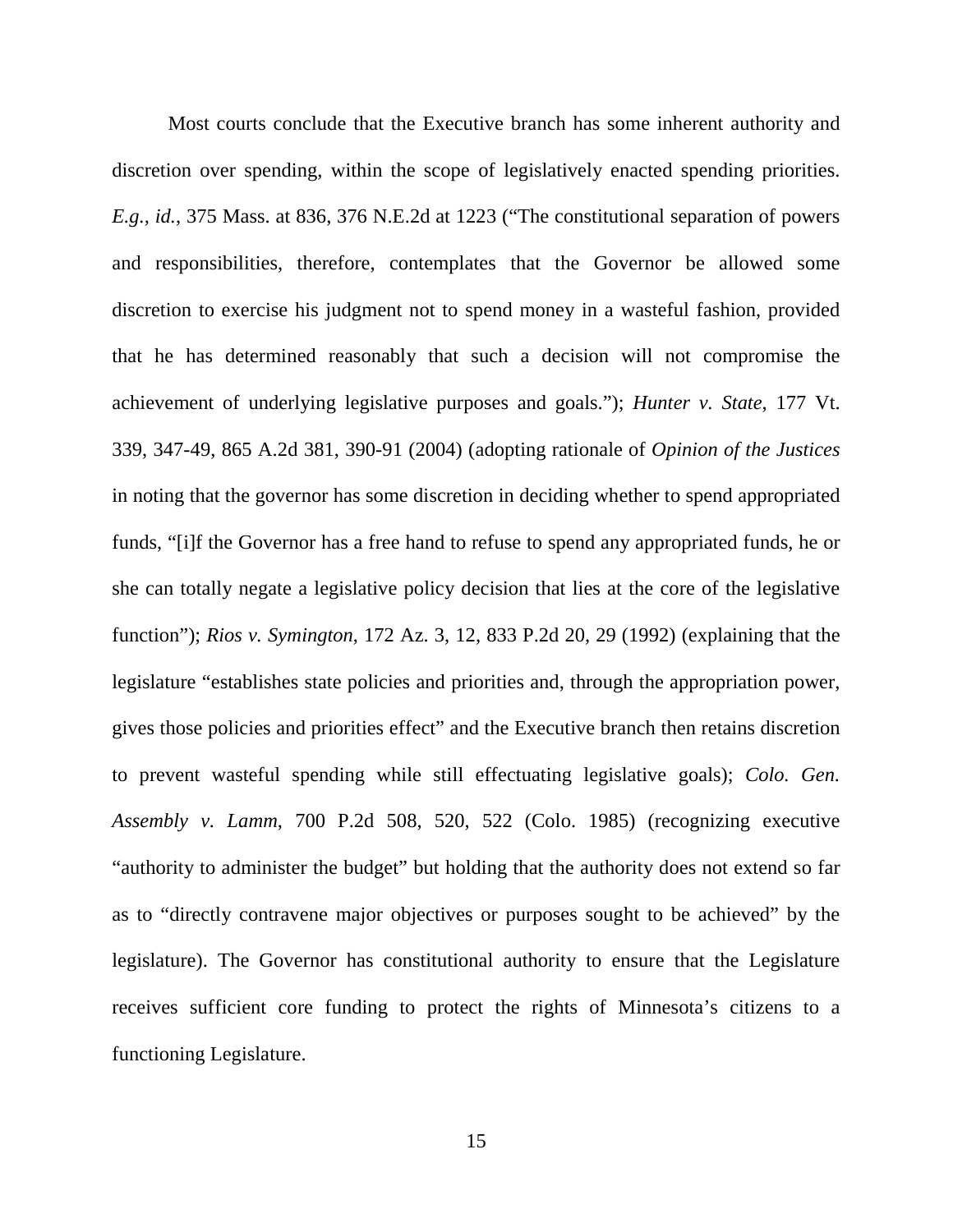<span id="page-22-0"></span>When the political process fails to provide sufficient funding for one branch to perform these core functions, a district court may step in and order such funding. *Id.*  Likewise, under the Executive's power to take care that the laws be faithfully executed, the Executive branch may order the provision of sufficient funding for one branch to perform its critical core functions. *See United States v. Tingey*, 30 U.S. 115, 122 (1831) (explaining that the executive's duty to take care means he may "avail himself of every appropriate means not forbidden by law" to ensure faithful execution).

# **III. OBJECTIONS TO AGA'S MOTION TO INTERVENE: THIS COURT HAS SUBJECT MATTER JURISDICTION.**

### **A. AGA's Motion To Intervene Should Be Denied.**

#### <span id="page-22-2"></span><span id="page-22-1"></span>**1. The AGA cites no applicable legal authority.**

The AGA's motion lacks legal authority. It moves this Court to allow it to intervene under the Minnesota Rules of Civil Procedure. (*See* AGA Mot., Sept. 6, 2017, p. 1, citing Minn. R. Civ. P. 24.01 and 24.02. (AGA Mot. p. 1.)) Those rules do not apply here. The sole appellate rule that AGA cites—Minn. R. Civ. App. 127—does not provide for joinder of parties on appeal.

### <span id="page-22-3"></span>**2. The AGA seeks the wrong relief from the wrong court.**

The true substance of the AGA's motion is a challenge to the district court's alleged out-of-court statement that it is no longer considering the AGA's request to intervene. (Declaration of Erick G. Kaardal, Sept. 6, 2017, ¶ 10.) If that statement is accepted as true—despite being uncorroborated by the docket below—then relief to the AGA, if any, should come from the court of appeals via a petition for extraordinary writ.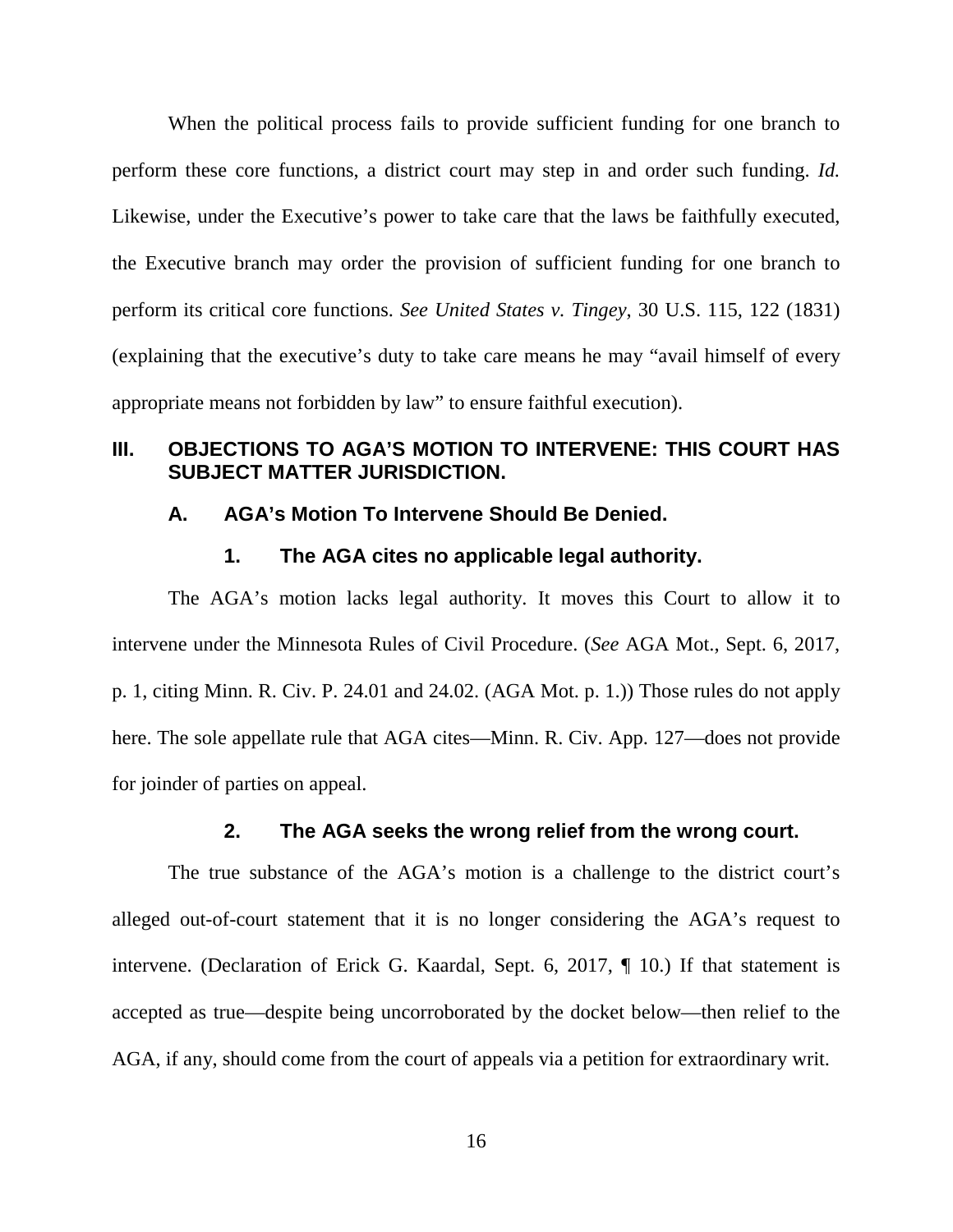### **3. AGA lacks standing.**

If the Court reaches the merits of the AGA's motion, that motion should be denied for lack of standing, as detailed in pp. 2-5 of the Governor's objection to intervention in the district court. (Kaardal Decl. Ex. 3, App. 22-25.) The AGA's motion and memorandum confirm that it is concerned with the reasoning of a decision, rather than the effect a decision will have on the AGA. AGA simply wants the Court to issue a ruling on jurisdictional grounds, rather than on the merits.

#### <span id="page-23-0"></span>**4. AGA's motion is untimely.**

AGA's motion to intervene in the district court was untimely, as detailed on p. 2 of the Governor's objection in the district court. (Kaardal Decl. Ex. 3, App. 22.) Its attempt to intervene on appeal is even more untimely. AGA was aware of this case for weeks; knew of the district court's decision and the Governor's appeal; and knew of the expedited briefing schedule and oral argument. Its delays are inexcusable.

<span id="page-23-1"></span>This untimeliness "unduly and adversely" affects the rights of existing parties, because all parties to the appeal have briefed and argued it. *Engelrup v. Potter*, 224 N.W.2d 484, 489 (Minn. 1974). Moreover, Minn. R. Civ. P. 24.02 states that a court "shall consider" whether a permissive intervention would "unduly delay" adjudication of the rights of the original parties. Another round of briefing would be needed to fully address the inaccuracies in the AGA's 27-page memorandum, which deals with the arguments that AGA would make if allowed to intervene. Allowing these arguments to proceed now, after full briefing and argument, would cause needless delay.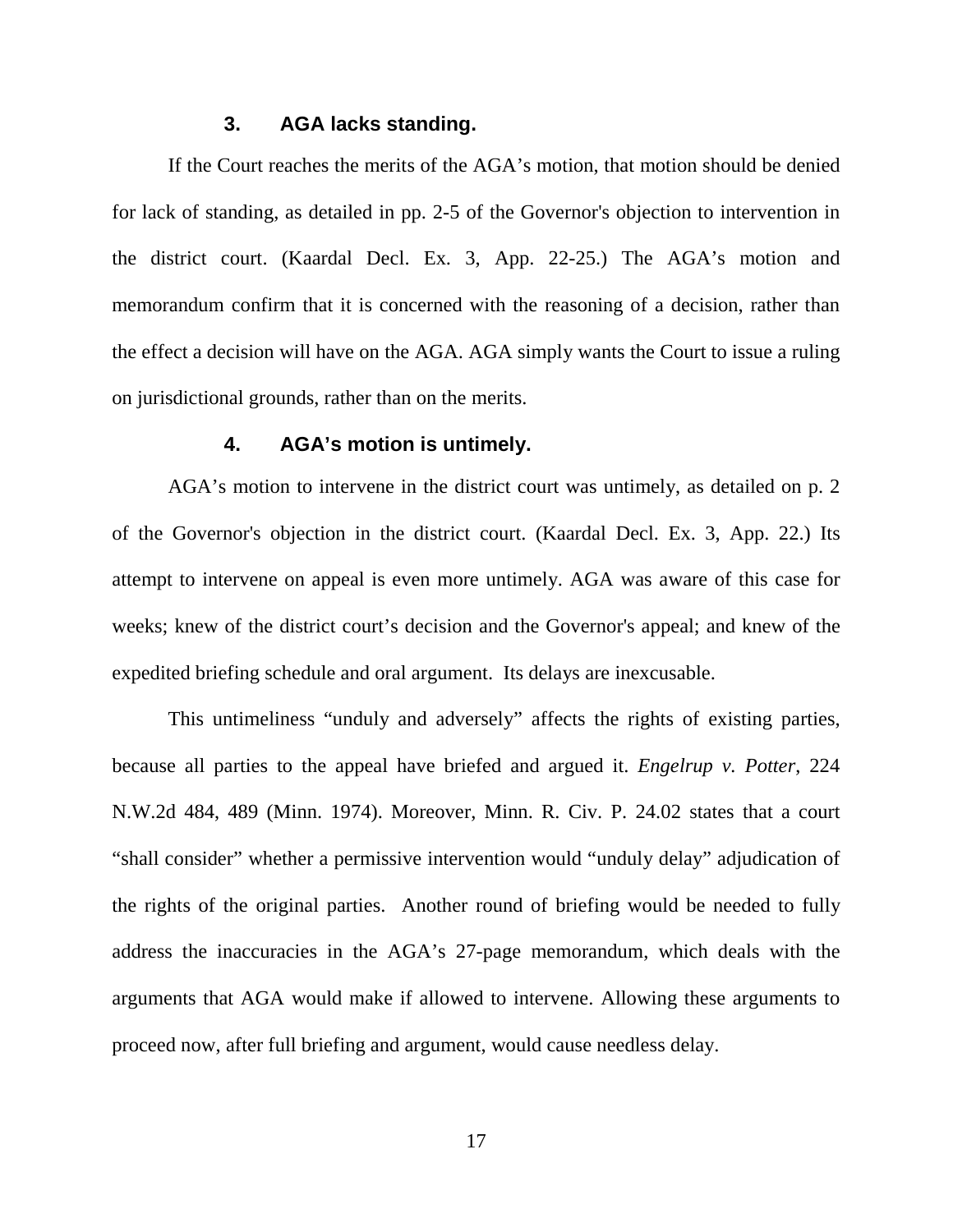### **5. AGA's claims are not ripe.**

The AGA's claims are not ripe, again as detailed in the district court. (Kaardal Decl. Ex. 3, App. 25.) Additionally, the parties to the appeal adequately represent the interests that the AGA hopes to vindicate. (*Id.* at App. 27.) Indeed, the AGA's motion admits that had it been allowed to intervene, "the AGA's position would have been helpful to the Appellants (Governor Mark Dayton and Commissioner Myron Frans)...." (AGA Mot. p. 2.)

### **B. AGA's Argument on Subject Matter Jurisdiction Is Without Merit.**

AGA asserts the Court lacks subject-matter jurisdiction because no private cause of action exists for violations of the Minnesota Constitution. AGA's argument fails for several reasons. First, this Court has repeatedly ruled on the constitutionality of a governor's veto in the context of a declaratory judgment action, implicitly confirming its subject-matter jurisdiction. Second, this Court has the duty to interpret the contours and limitations of the Minnesota Constitution, especially as it relates to disputes between the co-equal branches of government. Third, AGA appears to be confusing the issues of subject-matter jurisdiction and failure to state a claim. The Court clearly has subjectmatter jurisdiction over this case.

<span id="page-24-1"></span><span id="page-24-0"></span>Subject-matter jurisdiction is the Court's authority to hear the type of dispute at issue and to grant the type of relief sought. *See Robinette v. Price*, 214 Minn. 521, 526, 8 N.W.2d 800, 804 (1943). The question of whether subject-matter jurisdiction exists is a question of law for the Court. *Seehus v. Bor-Son Constr., Inc.*, 783 N.W.2d 144, 147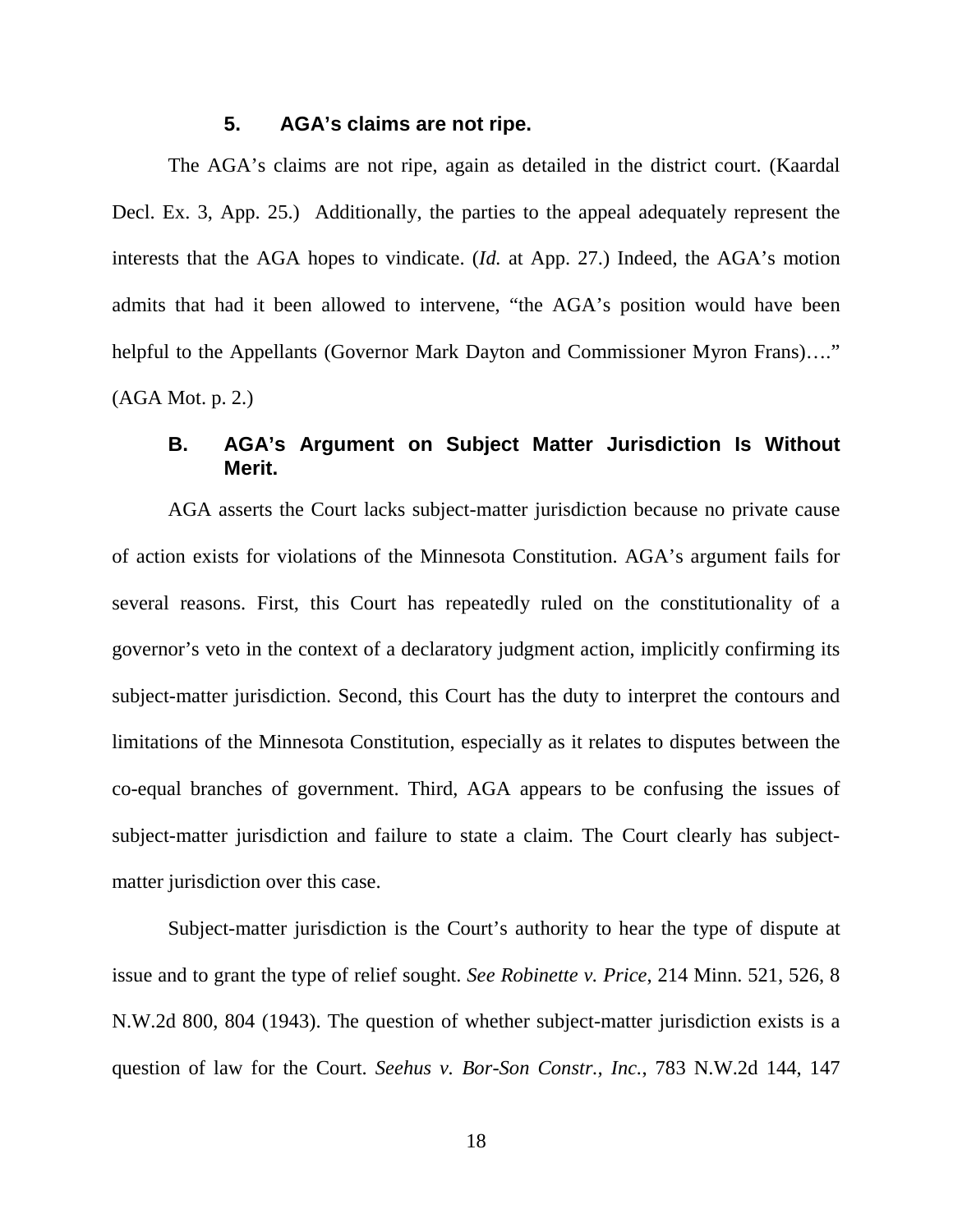<span id="page-25-2"></span>(Minn. 2010). Defects in subject-matter jurisdiction may be raised at any time, and cannot be waived by the parties. *Id.* 

<span id="page-25-7"></span><span id="page-25-6"></span><span id="page-25-0"></span>Minnesota district courts are courts of "general jurisdiction" that have the power to hear all types of civil and criminal cases. Article VI, § 3 of the Minnesota Constitution expressly states that "'[t]he district court has original jurisdiction in all civil and criminal cases.'" *See State v. Schnagl*, 859 N.W.2d 297, 301 (Minn. 2015) (citing Minn. Const. art. VI, § 3 and *In re Civil Commitment of Giem*, 742 N.W.2d 422, 429 (Minn. 2007) ("Our state constitution provides a broad grant of subject matter jurisdiction to the district court ….")). The only prerequisite for a court's exercise of jurisdiction in a declaratory judgment action is the presence of a "justiciable controversy." *Seiz v. Citizens Pure Ice Co.*, 207 Minn. 277, 290 N.W. 802 (1940).

<span id="page-25-5"></span><span id="page-25-3"></span>To be justiciable, a controversy must (a) involve definite and concrete assertions of right by parties with adverse interests, (b) involve a genuine conflict in tangible interests of opposing litigants, and (c) be capable of relief by a decree or judgment. *St. Paul Area Chamber of Commerce v. Marzitelli*, 258 N.W.2d 585, 587-88 (1977); *Seiz*, 207 Minn. at 281, 290 N.W. at 804). The question in each case is "whether the facts alleged, under all the circumstances, show that there is a substantial controversy, between parties having adverse legal interests, of sufficient immediacy and reality to warrant the issue of a declaratory judgment." *See Holiday Acres No. 3 v. Midwest Fed. Sav. & Loan*, *Assn. of Minneapolis,* 271 N.W.2d 445, 448 (Minn. 1978).

<span id="page-25-4"></span><span id="page-25-1"></span>Regarding the "substantial controversy" requirement, the Court noted in *State ex rel. Smith v. Haveland*, that a party seeking declaratory relief "need not necessarily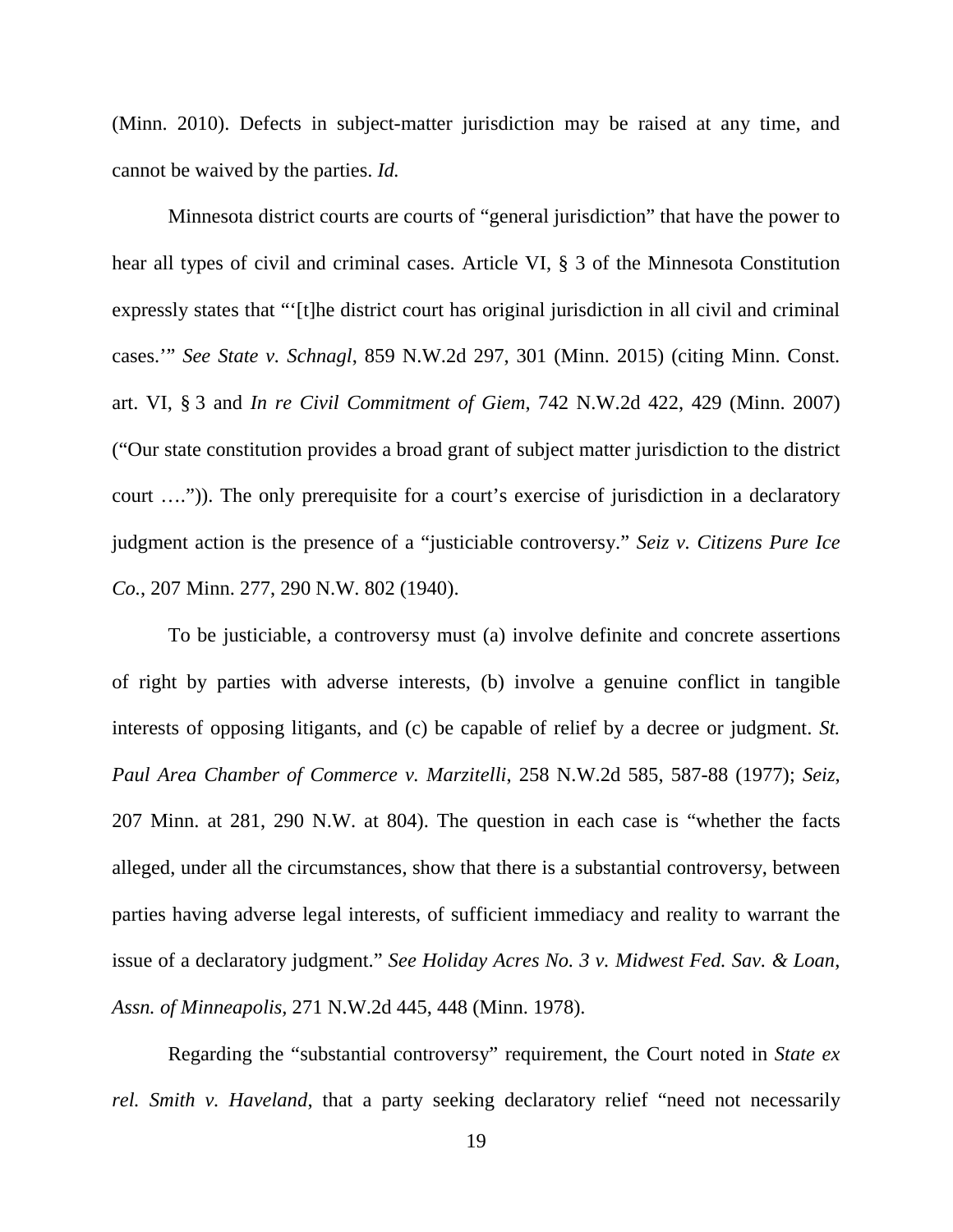<span id="page-26-4"></span>possess a cause of action (as that term is ordinarily used) as a basis for obtaining declaratory relief, nevertheless he must, as a minimum requirement, possess a bona fide legal interest which has been, or with respect to the ripening seeds of a controversy is about to be, affected in a prejudicial manner." 223 Minn. 89, 92, 25 N.W.2d 474, 477 (1946); *see also Holiday Acres*, 271 N.W.2d at 448. This "ripening seeds of an actual controversy" test is met here.

<span id="page-26-0"></span>This case involves definite and concrete assertions of right by parties with adverse interests. The Legislature believes the Governor violated the separation-of-powers as described in the Minnesota Constitution by vetoing the appropriation line items for the Senate and the House. The Governor believes his veto was a valid exercise of his authority. It also clearly involves a genuine conflict in tangible interests of opposing litigants: the parties agreed that they had reached an impasse in negotiating for a special session to be called, and that there was no reasonable possibility for more negotiation until the parties' dispute over the validity of the veto was decided. Finally, the case presents a controversy that is capable of relief by a decree or judgment.

<span id="page-26-3"></span><span id="page-26-2"></span><span id="page-26-1"></span>This Court has previously ruled on the constitutionality of the Governor's exercise of his line-item veto authority. *See Johnson v. Carlson*, 507 N.W.2d 232, 232 (Minn. 1993) (hearing action for declaratory judgment challenging the constitutionality of Governor Arne H. Carlson's line-item veto); *Inter Faculty Org. v. Carlson*, 478 N.W.2d 192, 193-94 (Minn. 1991) (holding that challenge to the constitutionality of governor's exercise of his line-item veto authority should have been brought as declaratory judgment action and that governor's veto was invalid); *Seventy-Seventh Minnesota State Senate v.*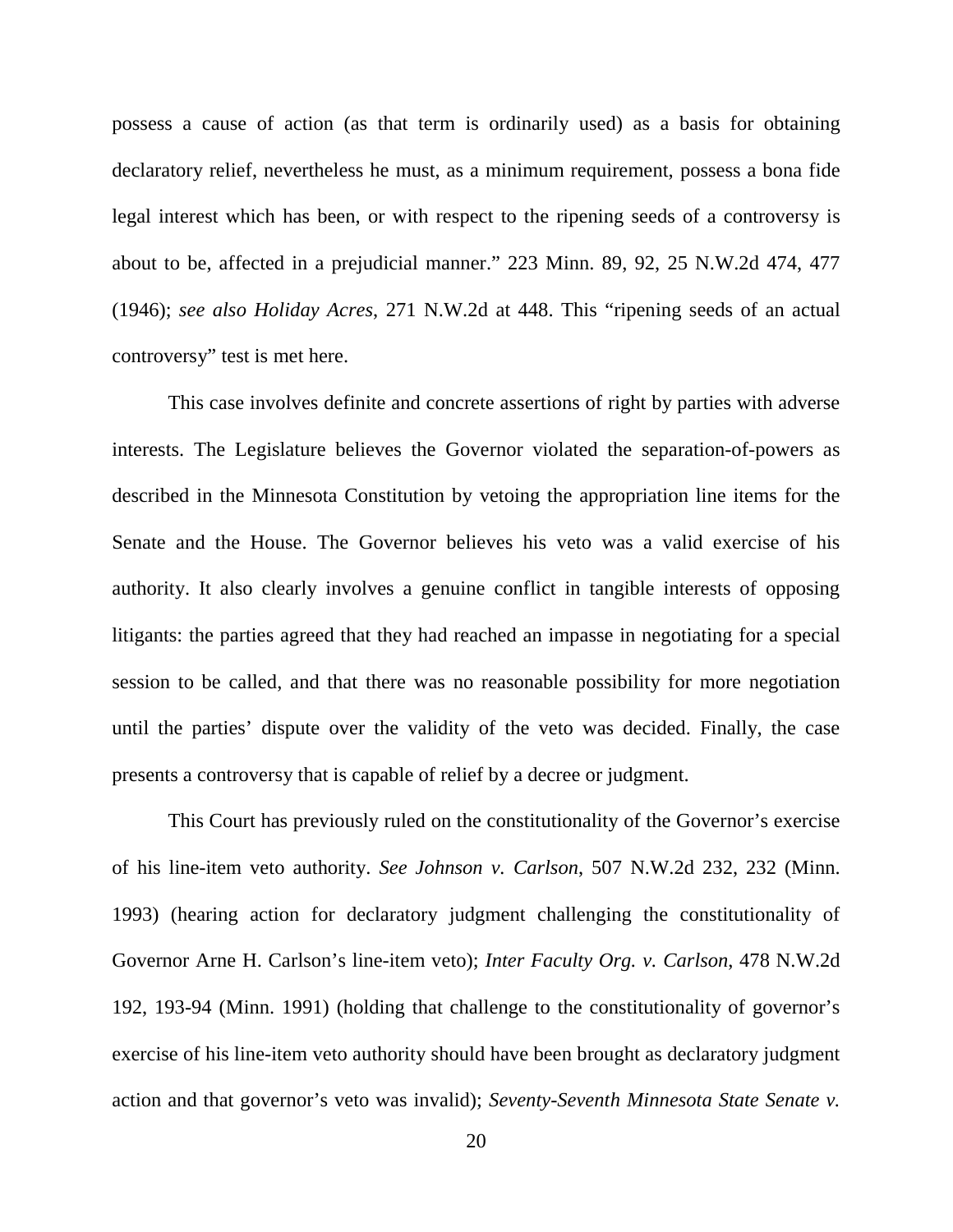*Carlson*, 472 N.W.2d 99, 99-100 (Minn. 1991) (ruling that challenge to governor's exercise of his veto should have been brought as declaratory judgment action). In none of those cases was the Court's subject-matter jurisdiction in doubt.

<span id="page-27-3"></span><span id="page-27-1"></span>Moreover, "[i]t is emphatically the province and duty of the judicial department to say what the law is," *Marbury v. Madison*, 5 U.S. 137, 177 (1803). It would be an abdication of responsibility for this Court not to rule on this case (including, for example, by determining that the case involves a nonjusticiable political question), which deals with the rights and responsibilities of the Legislative and Executive branches—the Court's co-equal branches of government—under the Minnesota Constitution. *See State v. Russell*, 477 N.W.2d 886, 889 (Minn. 1991) (recognizing the duty of the Court to protect the integrity and independence of the state constitution and respond to the needs of Minnesota citizens); *Petition for Integration of Bar of Minn.*, 216 Minn. 195, 199, 12 N.W.2d 515, 518 (1943) ("The supreme court is … the final authority and last resort in the protection of the human, political, and property rights guaranteed by the constitution ….").

<span id="page-27-4"></span><span id="page-27-2"></span><span id="page-27-0"></span>In fact, AGA's challenge to this Court's subject-matter jurisdiction—that no private right of action exists for a violation of the Constitution—is not a jurisdictional challenge at all. It is, instead, a challenge to whether the Senate and the House have stated a claim upon which relief could be granted. *See* Minn. R. Civ. P. 12.02(e). Whether the Senate and the House have stated a valid cause of action is a different question from whether a Minnesota court of general jurisdiction lacks subject-matter jurisdiction. *See Int'l Union, Security, Police & Fire Professionals of Am. v. Faye*, 828 F.3d 969, 972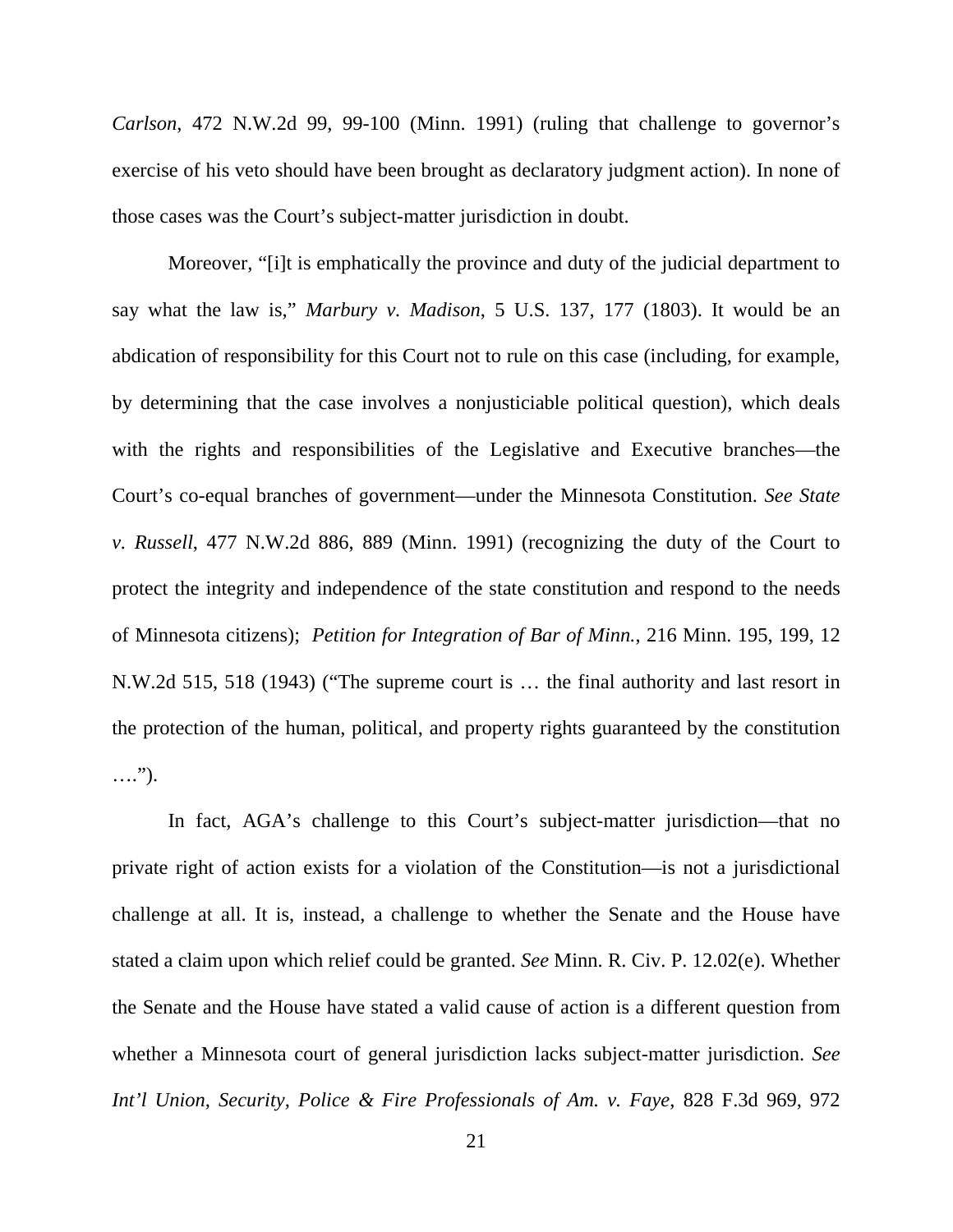<span id="page-28-1"></span>(D.C. Cir. 2016) ("[T]he question whether the plaintiff has a cause of action is distinct from the question whether a district court has subject matter jurisdiction") (citing *Lexmark Int'l, Inc. v. Static Control Components, Inc.*, \_\_\_ U.S. \_\_\_, 134 S. Ct. 1377, 1388 n.4 (2014) and *Arbaugh v. Y&H Corp.*, 546 U.S. 500, 510-16 (2006)).

<span id="page-28-0"></span>In short, this Court clearly has the power and the duty to decide the matter before it. It involves concrete assertions of right from the Court's co-equal branches of government and a dispute about the meaning and effect of the Minnesota Constitution, a dispute that has profound implications for the citizens of Minnesota.

#### **CONCLUSION**

The district court's judgment should be reversed. The case should be remanded with directions to dismiss Count I of the Complaint with prejudice and to appoint a Special Master to consider Counts II and III to the extent that they request funding for the critical, core functions of the Senate and House, once the Senate and House carry forward funds are exhausted.